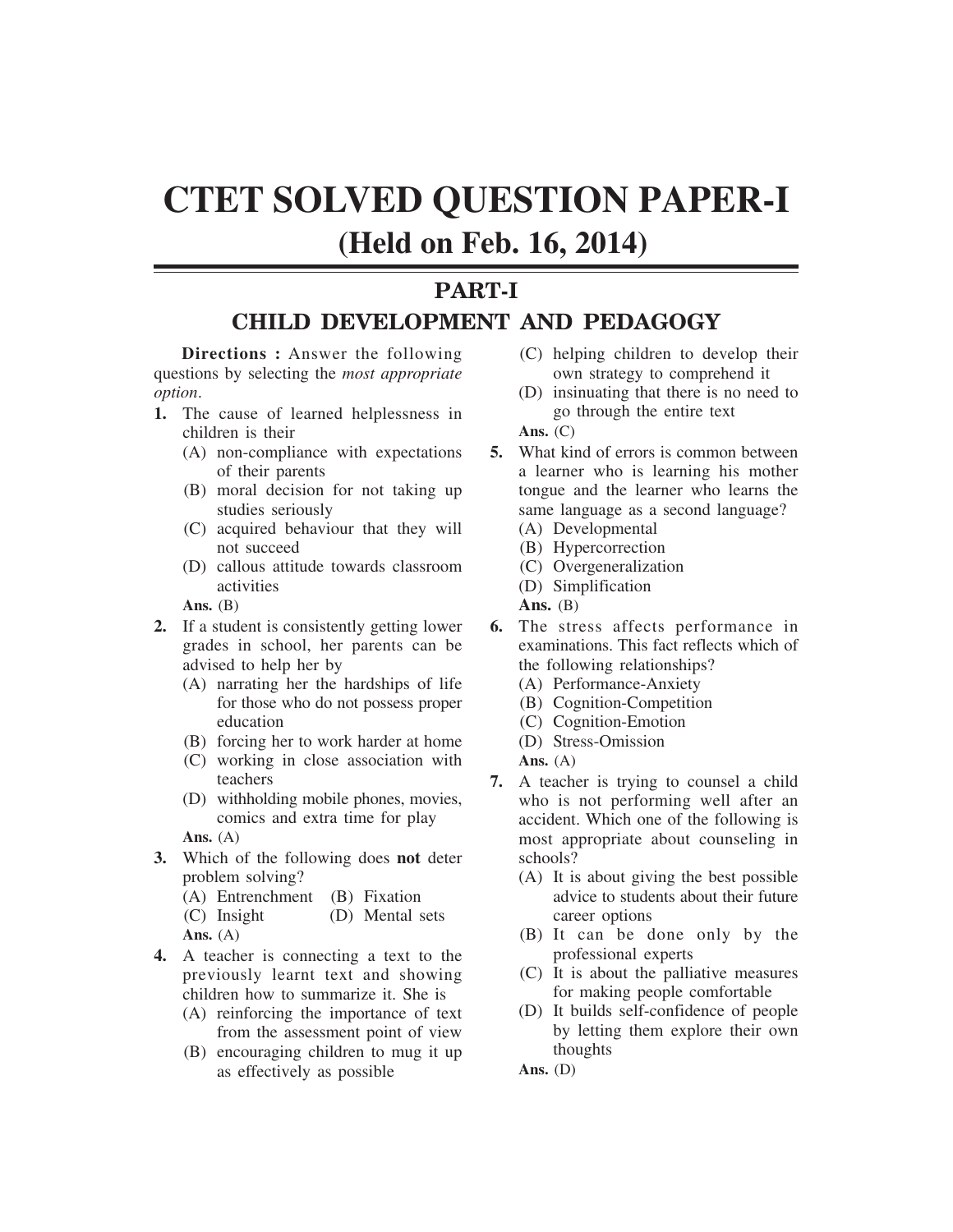- **8.** Which of the following would encourage the least a student who wants to become a highly creative theater artist?
	- (A) Devote your time to those theatrical skills that you find most enjoyable
	- (B) Read about the performances of the world's best theater artists and try to learn
	- (C) Try to win the State level competition that will ensure your scholarship
	- (D) Develop empathetic, amicable and supportive relationships with your peer theater artists
	- **Ans.** (C)
- **9.** Which of the following theorists would be of the opinion that students study hard for their personal growth and development?
	- (A) Skinner (B) Piaget
	- (C) Bandura (D) Maslow

**Ans.** (C)

- **10.** Which of the following factors supports learning in a classroom?
	- (A) Sticking to one particular method of instruction to maintain uniformity
	- (B) Increasing the time interval of periods from 40 minutes to 50 minutes
	- (C) Increasing the number of tests to motivate children to learn
	- (D) Supporting the autonomy of children by the teachers
	- **Ans.** (D)
- **11.** Mature students
	- (A) sometimes need emotional support in their studies
	- (B) do not get upset by studies in difficult situations
	- (C) believe that emotion has no place in their studies
	- (D) resolve easily all their conflicts with their intellect

**Ans.** (D)

- **12.** A child coming to pre-school for the first time cries profusely. After two years when the same child goes to the primary school for the first time, he does not express his tension by crying rather his shoulder and neck muscles become tense. This change in his behaviour can be explained on the basis of which of the following principles?
	- (A) Development is different in different people
	- (B) Development is characterized by differentiation and integration
	- (C) Development proceeds in a sequential manner
	- (D) Development is gradual
	- Ans. **(B)**
- **13.** Which of the following statements is true?
	- (A) Experience does not influence brain development
	- (B) Intelligence remains unaffected by the schooling
	- (C) Genetic makeup impacts responsiveness of an individual to qualities of the environment
	- (D) Adoptive children possess same IQs as their adoptive siblings

**Ans.** (C)

- **14.** In the progressive model of education as implemented by CBSE, socialization of children is done in such a way so as to expect them to
	- (A) prepare themselves to conform to the rules and regulations of society without questioning
	- (B) accept what they are offered by the school irrespective of their social background
	- (C) give up time-consuming social habits and learn how to score good grades
	- (D) be an active participant in the group work and learn social skills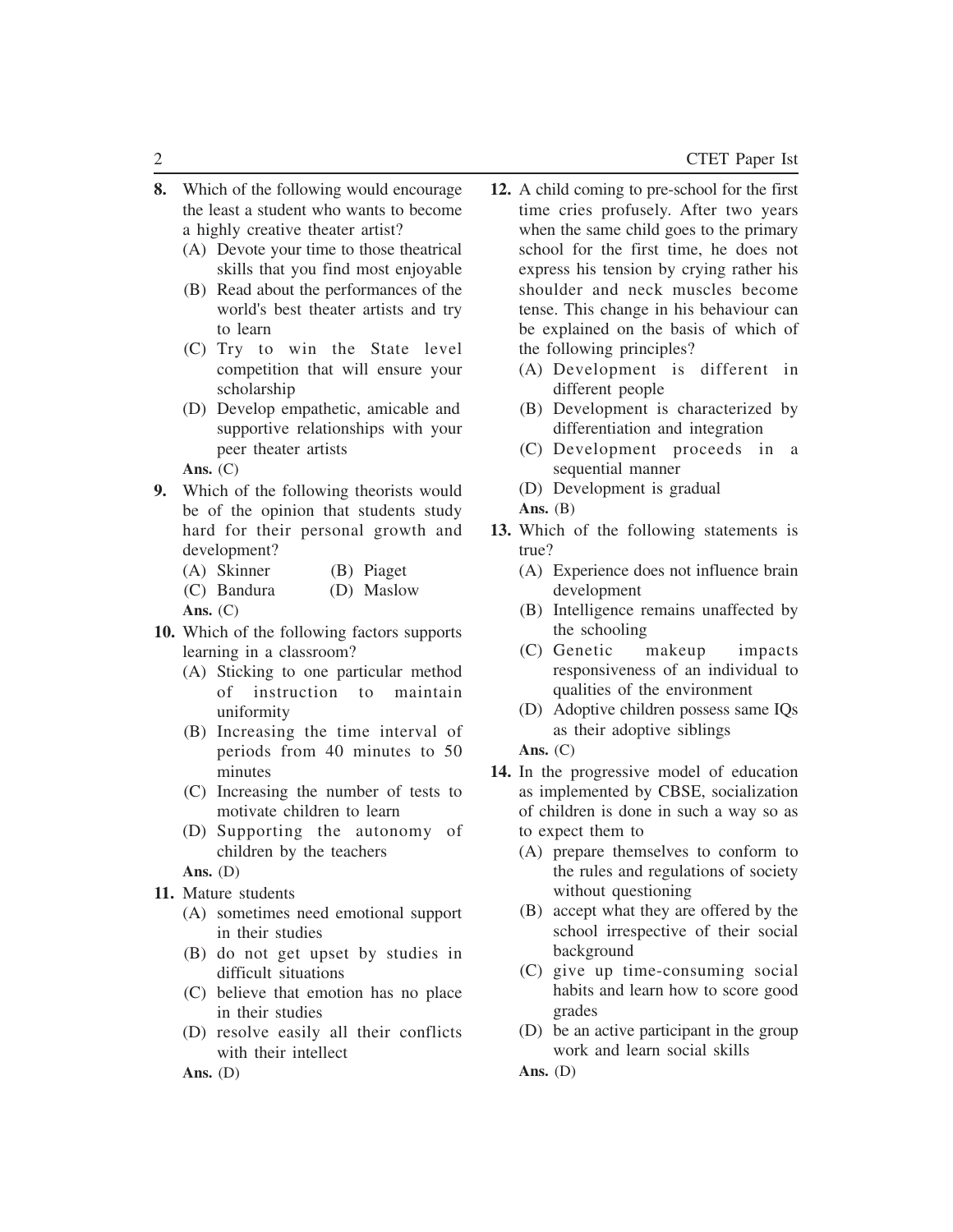- **15.** Which of the following is based on Vygotsky's sociocultural theory?
	- (A) Culture-neutral cognitive development
	- (B) Insight learning
	- (C) Operant conditioning
	- (D) Reciprocal teaching
	- **Ans.** (A)
- **16.** A teacher says to her class, "As individual assignments are designed to help individual students learn more effectively, all students should complete assignments prescribed without any assistance."She is referring to which of the following stages of Kohlberg's moral development?
	- (A) Pre-conventional stage  $1$ punishment avoidance
	- (B) Pre-conventional stage 2 individualism and exchange
	- (C) Conventional stage 4 law and order
	- (D) Post-conventional stage 5 social contract

- **17.** Fourteen-year-old Devika is attempting to develop a sense of herself as a separate, self-governing individual. She is developing
	- (A) teenage arrogance
	- (B) maturity
	- (C) hatred for rules
	- (D) autonomy

**Ans.** (D)

- **18.** In context of progressive education, which of the following statements is true according to John Dewey?
	- (A) Curiosity does not belong to the inherent nature of students rather it is to be cultivated
	- (B) Students should be observed and not heard in the classroom
	- (C) There should not be a place for democracy in a classroom
- (D) Students should be able to solve social problems themselves **Ans.** (D)
- **19.** A disorder related to language comprehension is
	- (A) aspeechxia (B) aphasia
	- (C) apraxia (D) dyslexia
	- **Ans.** (B)
- **20.** Following are the critical views about the 'Theory of Multiple Intelligences', **except**
	- (A) gifted students usually excel in a single domain
	- (B) it lacks of empirical support
	- (C) it is not research-based
	- (D) different intelligences demand different methods for different students

**Ans.** (A)

- **21.** 'Theory of Multiple Intelligences' cannot be legitimized as it
	- (A) is based only on sound empirical studies done by Abraham Maslow throughout his life
	- (B) is not compatible with general intelligence 'g', which is most important
	- (C) is not possible to measure different intelligences as there are no specific tests
	- (D) does not place equal importance on all seven intelligences

**Ans.** (B)

- **22.** The individual differences of students in a classroom are
	- (A) inexpedient as they reduce the speed of the curriculum transaction to the level of the slowest student
	- (B) advantageous as they lead teacher to explore a wider pool of cognitive structures
	- (C) disadvantageous as teachers need to control a diverse classroom
	- (D) detrimental as they lead to studentstudent conflicts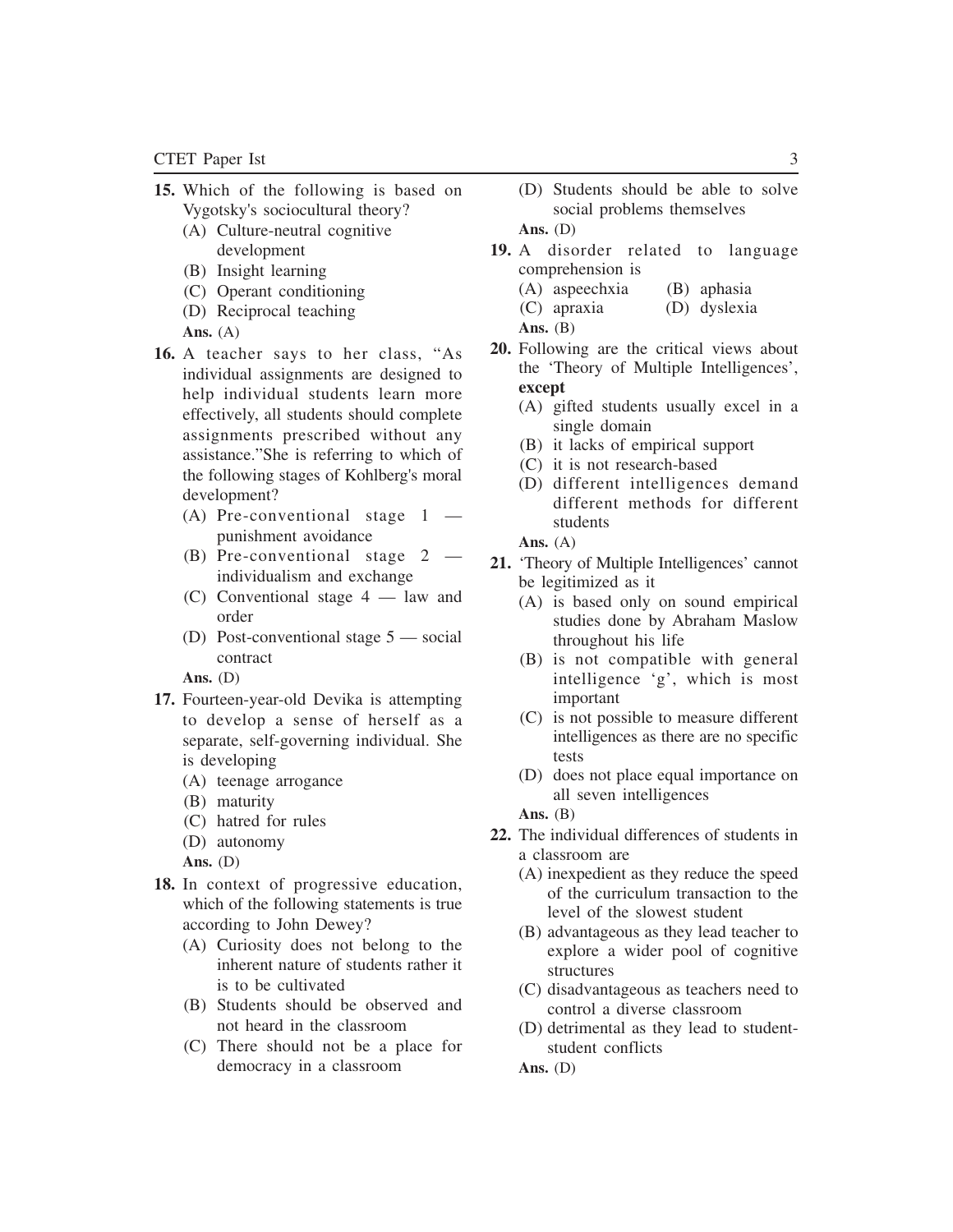- **23.** School-based assessment was introduced to
	- (A) motivate teachers to punctiliously record all the activities of students for better interpretation of their progress
	- (B) encourage schools to excel by competing with the other schools in their area
	- (C) decentralize the power of Boards of school education in the country
	- (D) ensure the holistic development of all the students
	- **Ans.** (D)
- **24.** Which one of the following is not related to other options?
	- (A) Conducting quiz
	- (B) Modeling the skills of self-assessment
	- (C) Organizing question-answer sessions
	- (D) Taking feedback from students on a topic

Ans. **(B)** 

- **25.** Which one of the following questions is correctly matched with its specified domain?
	- (A) Write down a new : Application recipe to cook chicken by using herbs.
	- (B) Determine which of the : Analyzing given measures would most likely lead to achieve best results.
	- (C) Could you group your : Evaluating students on the basis of their achievement in Mathematics?
	- (D) What was the turning : Creating point in the cricket match telecasted last night?

**Ans.** (C)

- **26.** Which of the following is the most effective way to convey students from disadvantaged sections that you expect them to participate and succeed?
	- (A) Compare them with other children as frequently as possible to make them realize their goal
	- (B) Emphasize the point that you have high expectation of them
- (C) Articulate your confidence in their ability to succeed
- (D) Develop your own interest in the topics to be taught

**Ans.** (C)

- **27.** Following are the examples of developmental disorder, **except**
	- (A) post-traumatic stress
	- (B) attention deficit hyperactivity disorder
	- (C) autism
	- (D) cerebral palsy
	- **Ans.** (D)
- **28.** Multiple pedagogical techniques, assorted learning material, multiple assessment techniques and varying the complexity and nature of the content are associated with which of the following? (A) Differentiated instruction
	- (B) Reciprocal teaching
	-
	- (C) Universal design for learning
	- (D) Remedial teaching

**Ans.** (B)

- **29.** Which of the following is true about gifted learners?
	- (A) They may achieve lower grades due to their heightened sensitivity
	- (B) Their importance is primarily due to their brainpower
	- (C) They make everyone else smarter and are essential for collaborative learning
	- (D) They always lead others and assume extra responsibility in the classroom

**Ans.** (D)

- **30.** Inclusion in schools primarily focuses on
	- (A) meeting the need of the disabled child at the expense of entire class
	- (B) including the educational needs of illiterate parents in schools
	- (C) making subtle provisions for special category children
	- (D) fulfilling the needs of children with disabilities only

**Ans.** (C)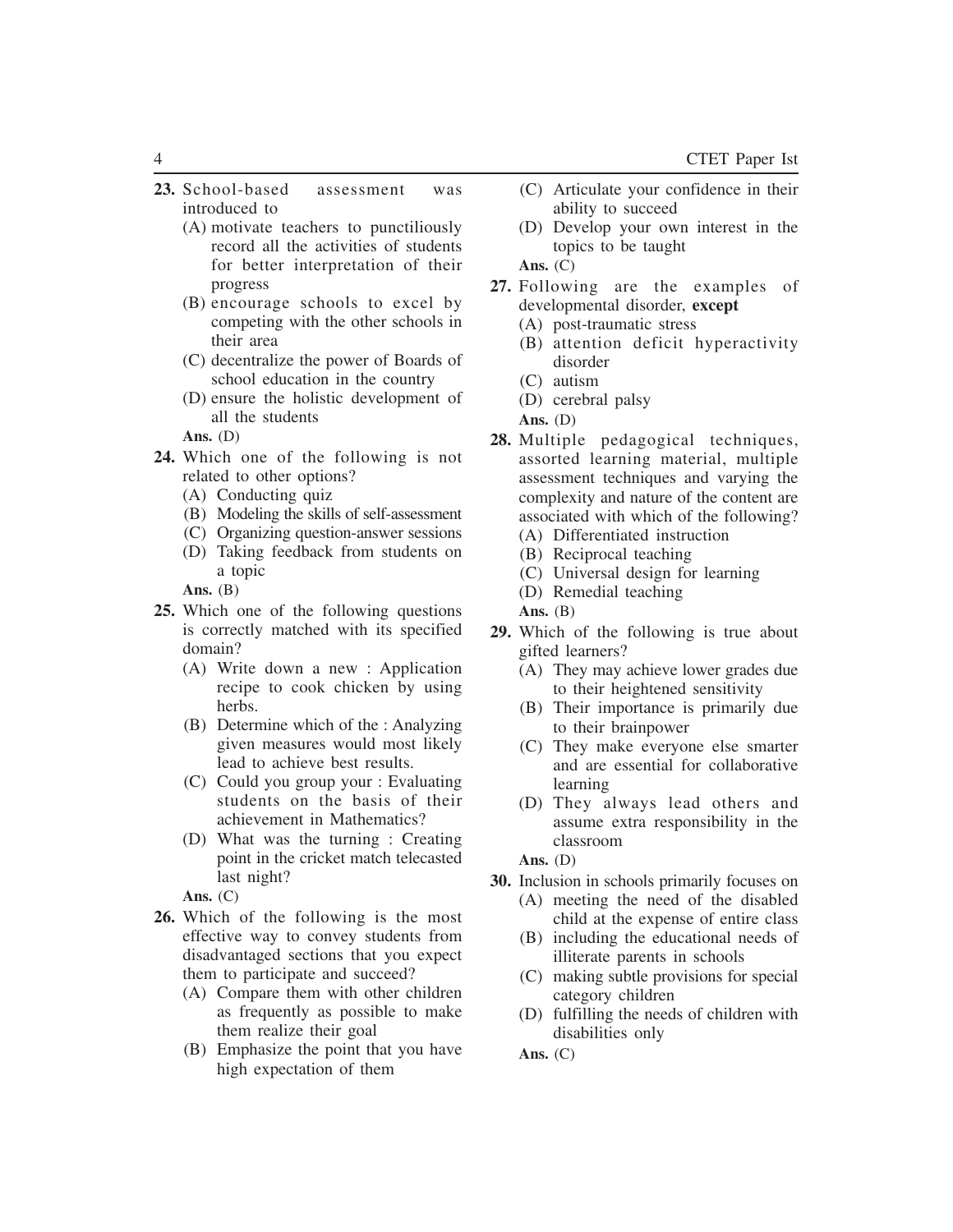## **PART–II MATHEMATICS**

**Directions :** Answer the following questions by selecting the most *appropriate option*.

- **31.** A student was asked to read the following numbers :
	- 306, 408, 4008, 4010
	- He read as follows :

Thirty six, forty eight, four hundred eight, forty ten

- The reason for error in reading is that
- (A) the student is not fit for study of Maths
- (B) the student is not able to understand the concept of place value and feels comfortable using two-digit numbers only
- (C) the student does not like Maths class and finds the class boring
- (D) the student has understood the concept of place value but does not know how to use it

**Ans.** (D)

- **32.** The parameter(s) of assessment for 'time' for Class IV shall be
	- (A) reading time on digital clock, concept of a.m. and p.m. only
	- (B) reading time on digital clock only
	- (C) reading time on analogous clock only
	- (D) reading time on digital and analogous clock, concept of half past, quarter past, quarter to, a.m., p.m., relation between minutes and seconds
	- **Ans.** (D)
- **33.** 'Tall shape of Mathematics' mentioned in NCF, 2005 refers to
	- (A) providing hands-on experience
	- (B) building of one concept on other
- (C) solving challenging problems
- (D) creating Maths game
- **Ans.** (C)
- **34.** Consider the following :
	- $5 + 3 = ?$

The open-ended question corresponding to the above close-ended question is

- (A) Give any two numbers whose sum is 8.
- (B) What is the sum of 5 and 3?
- (C) Find the sum of 5 and 3.
- (D) What shall be added to 5 to get 8? **Ans.** (A)
- **35.** Farhan went to school library and found that 100 books kept in story section are spoiled. 20 books are missing. 219 are kept in shelf and 132 were issued to students. How many storybooks were there in the library?

Teacher can teach the following value through this question

- (A) Taking good care of books
- (B) Sense of cooperation
- (C) Helping others
- (D) Sharing books with others
- Ans. **(B)**

**Ans.** (C)

- **36.** The product of the place values of 5 and 6 in 70560 is
	- (A) 30000 (B) 30<br>(C) 300 (D) 30  $(D) 3000$

**Ans.** (A)

**37.** When 3010301 is divided by 43, the quotient is

|            | $(A)$ 7077  | $(B)$ 7007  |
|------------|-------------|-------------|
|            | $(C)$ 70707 | $(D)$ 70007 |
| Ans. $(D)$ |             |             |

- **38.** What should be subtracted from the product  $3001 \times 101$  to get  $300311$ ? (A) 2970 (B) 270
	- (C) 2790 (D) 2090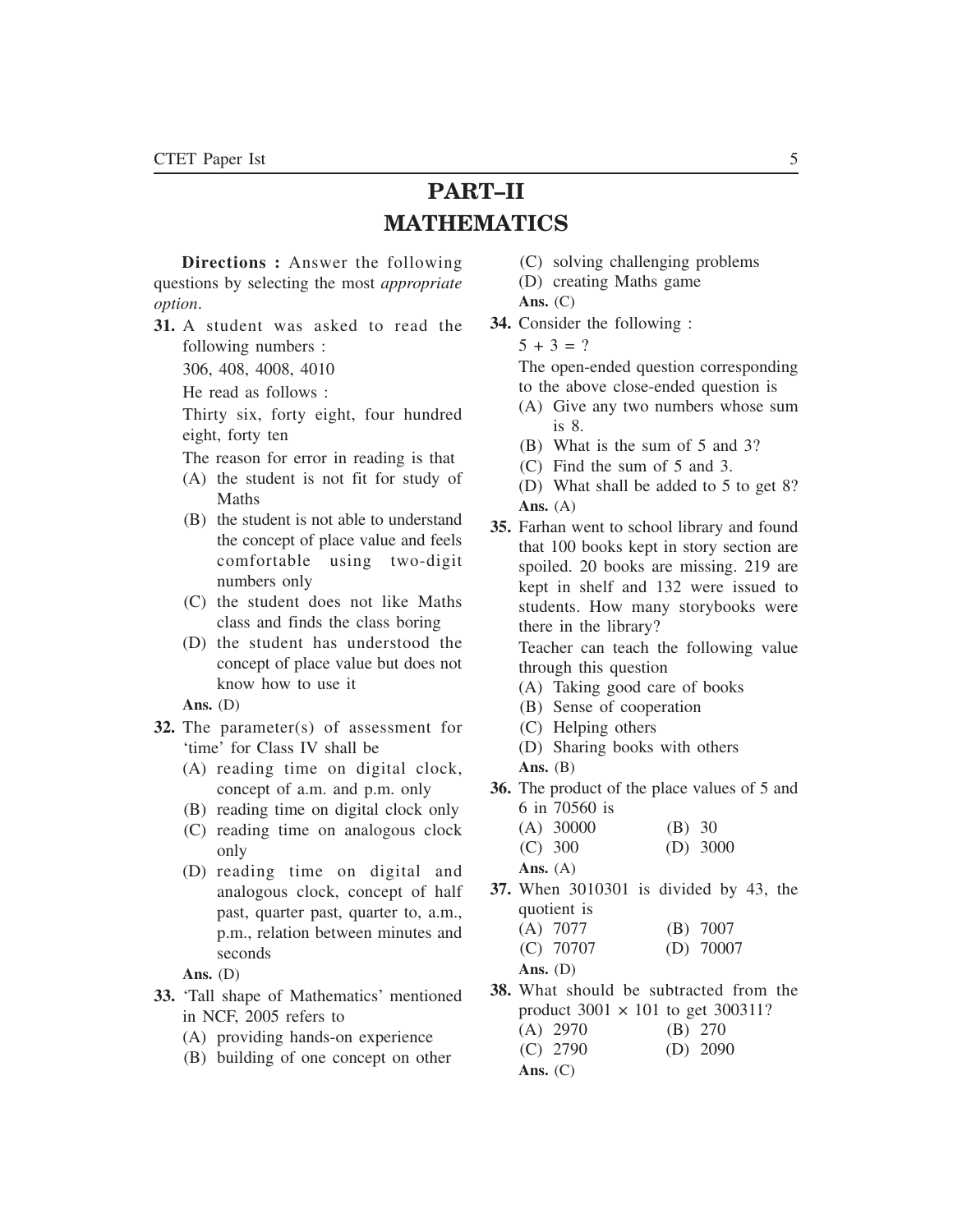**39.** (Smallest common multiple of 36 and  $60$ )  $\div$  (Biggest common factor of 18 and 45) is equal to (A) 40 (B) 10 (C) 20 (D) 30

**Ans.** (C)

- **40.** (10 tens + 11 hundreds + 12 ones) equals
	- (A) 101112 (B) 1212
	- (C) 1213 (D) 111012
	- Ans. **(B)**
- **41.** The number of factors of 42 is (A) 9 (B) 6 (C) 7 (D) 8 **Ans.** (D)
- **42.** When 3488 is divided by 12 and 2478 is divided by 11, the difference between the remainders in both cases is (A) 7 (B) 3 (C) 5 (D) 6 **Ans.** (C)
- **43.** A train leaves station P at 8:18 a.m. and reaches station Q at 10:28 p.m. on the same day. The time taken by the train to reach Q is
	- (A) 18 hours 46 minutes
	- (B) 13 hours 10 minutes
	- (C) 14 hours 10 minutes
	- (D) 14 hours 46 minutes
	- **Ans.** (C)
- **44.** 14 L 280 mL of orange juice and 18 L 830 mL of carrot juice were mixed together. This mixture was filled in 15 bottles each containing 1.5 L. How much mixture was left?
	- (A) 11 L 605 mL (B) 10 L 610 mL (C) 11 L 105 mL (D) 9 L 610 mL Ans. **(B)**
- **45.** One-fourth of a pizza was eaten by Renu. The rest was equally distributed among 12 children. What part of the pizza did each of these children get?

(A) 
$$
\frac{3}{16}
$$
 \t\t (B)  $\frac{1}{8}$    
 (C)  $\frac{1}{16}$  \t\t (D)  $\frac{1}{32}$ 

**Ans.** (C)

- **46.** The number of seconds in 6 hours equals the number of minutes in
	- (A)  $15 \text{ days}$  (B)  $2 \text{ days}$
	- $(C)$  4 days  $(D)$  10 days
	- **Ans.** (A)
- **47.** The perimeter of a square is 20 cm. A rectangle has the same width as the square. The length of the rectangle is double its width. The area, in square cm, of the rectangle is (A) 100 (B) 25 (C) 30 (D) 50

**Ans.** (D)

- **48.** The internal length, breadth and height of a rectangular box A are 20 cm, 18 cm and 15 cm respectively and that of box B are 18 cm, 12 cm and 5 cm respectively. The volume of box A is how many times that of box B? (A) 6 (B) 3 (C) 4 (D) 5 **Ans.** (D)
- **49.** Which of the following is **not** correct? (A) 0.40 is same as 0.4

(B) Runee 
$$
\frac{3}{4}
$$
 = Runee 0.75

 $\mathcal{L}$ 

- (C) Area of a square of side  $10 \text{ cm} =$ Area of a rectangle of length 10 cm and breadth 0.1 m
- (D) 1 metre 5 centimetre = 1.5 metre **Ans.** (D)
- **50.** One orange costs five and half rupees and one kg apple costs  $\bar{\bar{\xi}}$  80. Then the total cost of one and half dozen of oranges and one and three-fourth kg of apples is
	- $(A)$  ₹ 239 (B) ₹ 209<br>
	(C) ₹ 219 (D) ₹ 229  $(D)$   $\bar{z}$  229
	- **Ans.** (A)
- **51.** NCF, 2005 states that Mathematics teaching should be ambitious, coherent and important. Here, 'ambitious' refers to achievement of
	- (A) application of Mathematics
	- (B) higher goals of Mathematics
	- (C) narrow goals of Mathematics
	- (D) linking of Mathematics with other subjects

Ans. **(B)**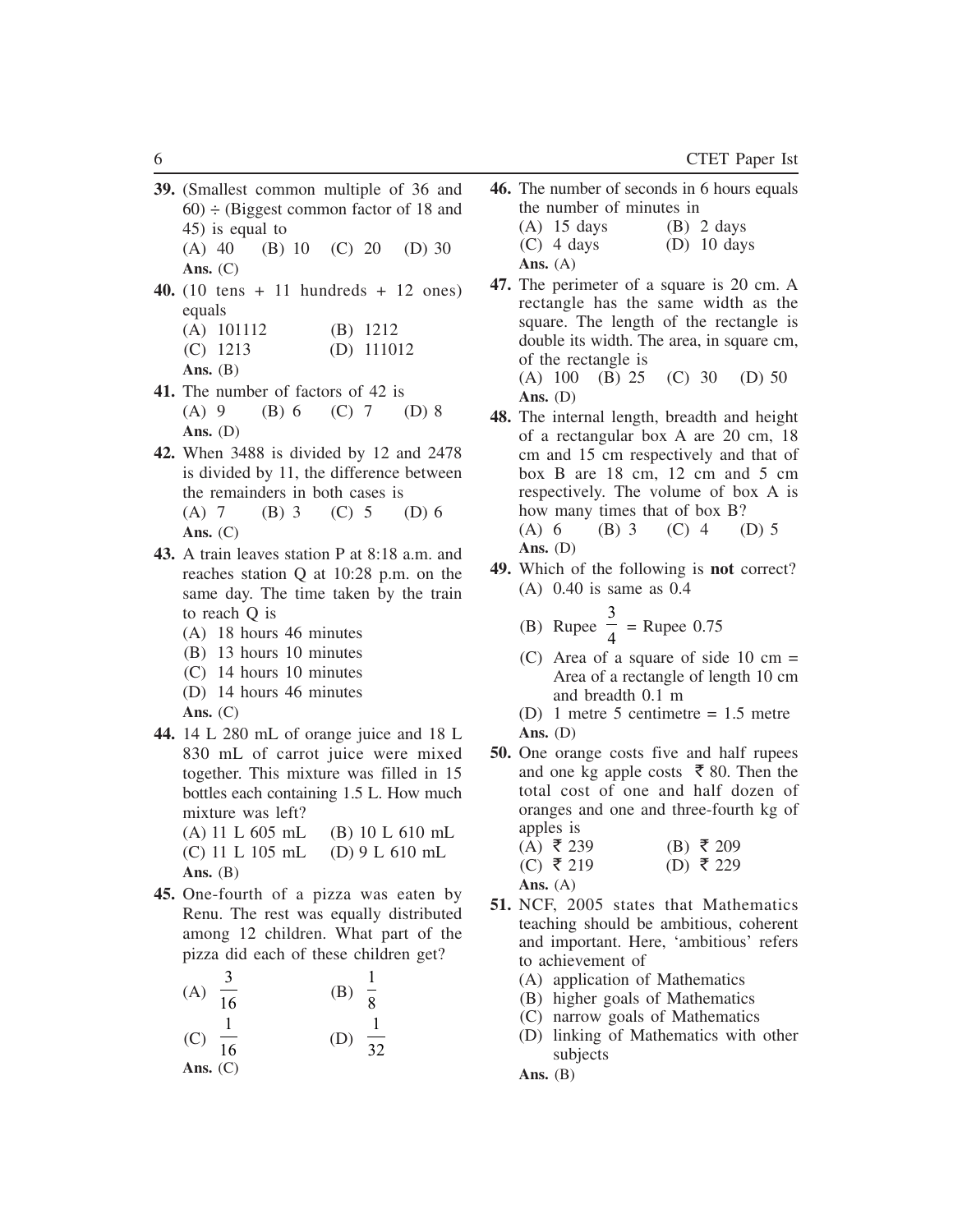- **52.** In Class II, concept of even number and odd number was introduced by activity of pairing the given number with concrete objects. Then teacher asked the students to check
	- I. whether the total number of crayons in their colour boxes is even in number or odd in number,
	- II. whether the number of pages in their Maths notebook is odd or even.

This task of finding even or odd number of crayons/pages is

- (A) assessment at the end of learning
- (B) assessment of learning
- (C) assessment for learning
- (D) assessment as learning

**Ans.** (A)

**53.** After explaining the operation of subtraction in Class II, teacher drew the following diagram on the board and asked the students to fill in the circles :



The purpose of the exercise is

- (A) arranging fun activity for the students
- (B) mathematization of mind
- (C) strengthening skill of addition and subtraction
- (D) summative assessment
- **Ans.** (C)
- **54.** How many rectangles are there in the following figure?

The above question is testing

- (A) creativity of learner
- (B) memory of learner
- (C) knowledge of learner
- (D) understanding of learner
- **Ans.** (D)
- **55.** Which of the following activities is meant to enhance problem-solving abilities of students of Class III?
	- (A) Conduct an interclass quiz in the class on 'numbers and operations'
	- (B) A worksheet containing problems on four basic operations like—Find  $25 \times 34, 451 \div 11,$  etc.
	- (C) A crossword puzzle containing clues for all key terms learnt like even number, odd number, composite number, prime number, etc.
	- (D) A group project : How the students of primary wing shall be distributed equally in four houses (house system of school) so that every house has talented students from sports, arts, cultural and academic activities?

**Ans.** (C)

- **56.** The recommended key concept in the unit of 'multiplication' in Class III is
	- (A) word problem based on multiplication
	- (B) multiplication of 3-digit numbers by 10
	- (C) multiplication of 2-digit number with 2-digit number
	- (D) properties of multiplication— order property and group property

**Ans.** (D)

- **57.** From the unit of 'fraction', teacher asked the students to list any five fractions. This question refers to
	- (A) spatial thinking
	- (B) lower level of thinking
	- (C) higher level of thinking
	- (D) analytical thinking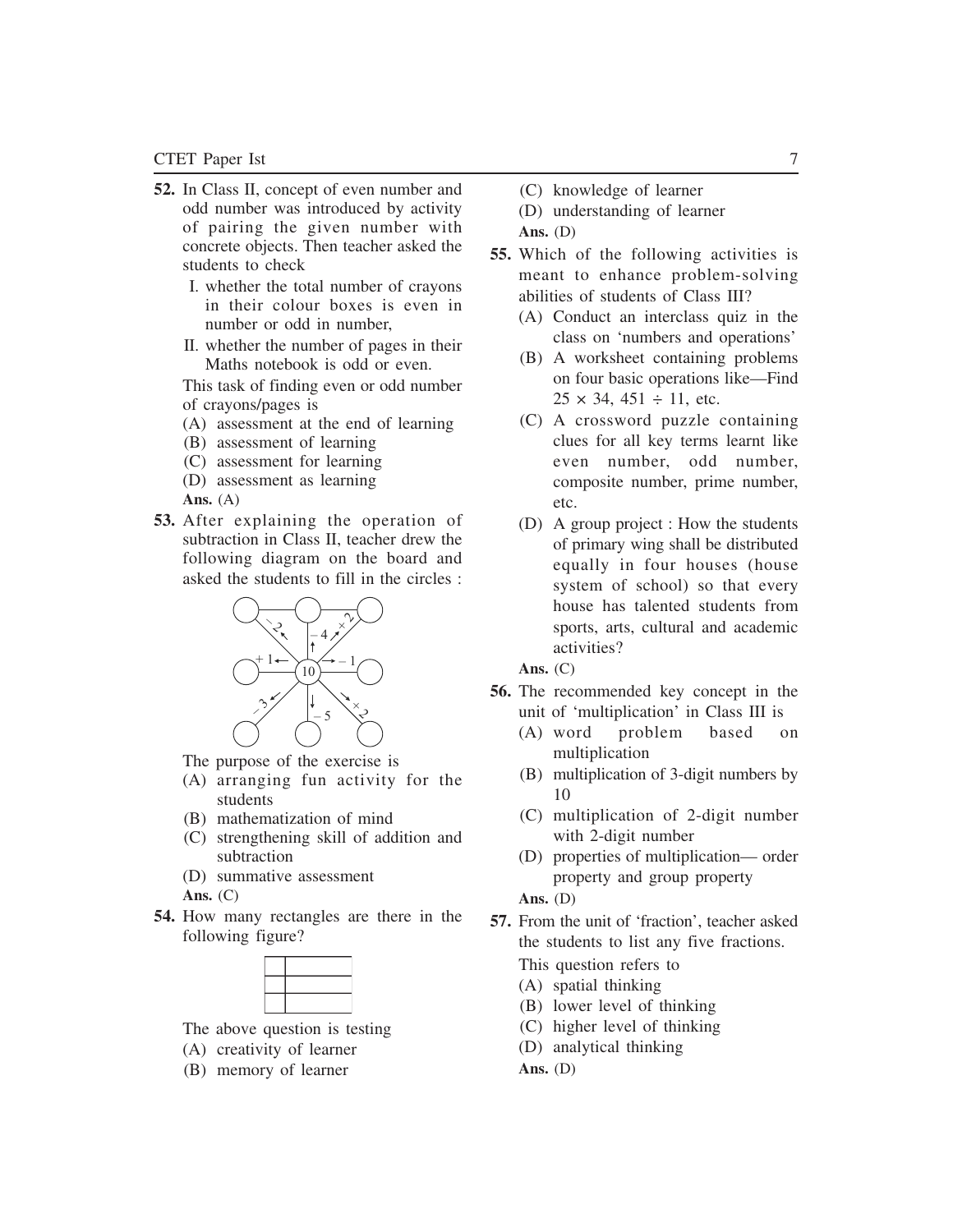**58.** In an exercise, the question was— Measure the lengths of the line segments

 $P \longleftarrow Q$  and R  $\longleftarrow$  S.

The child answered—

length of  $AB = 5$  cm

length of  $AB = 3$  cm

This refers to

- (A) error due to habit of naming line segment as AB
- (B) reading error
- (C) conceptual error
- (D) procedural error

**Ans.** (C)

- **59.** A teacher distributed newspaper in Class V and asked the students to read the cricket scores of Indian team in latest match. Then she asked them to draw bar graph of the scores. The teacher is trying to
	- (A) make the class joyful and communicating
	- (B) enhance reasoning power of the students
	- (C) help the students to make connections between mathematical concepts and real life
	- (D) teach them through project approach

**Ans.** (D)

**60.** The following word problem was given to a child of Class IV :

Mumbai has 336 bus stops. Delhi has 127 more bus stops than Mumbai. How many bus stops are there in all, in Delhi? The child's response to the above problem is recorded as—

| -336 | Mumbai |       |
|------|--------|-------|
| 336  | 177    | Delhi |

Total bus stops in Delhi are

 $336 + 127 = 463$ .

The teacher shall report about his performance as

- (A) the child has not adopted the right procedure. He needs to practice more
- (B) the child is not able to write all steps required properly
- (C) The child can find the answer correctly but his expression is poor
- (D) the child is good at visualizing and analyzing, and his problem solving ability is appreciable

**Ans.** (D)

**PART—III ENVIRONMENTAL STUDIES**

**Directions :** Answer the following questions by selecting the most appropriate option.

- **61.** Poems and stories have been included in EVS textbooks for primary stage in order to
	- (A) enhance understanding of fundamental concepts
- (B) have a change in routine and monotony of presentation of content
- (C) develop literary skills in students
- (D) provide fun and enjoyment in learning of the subject

Ans. **(B)**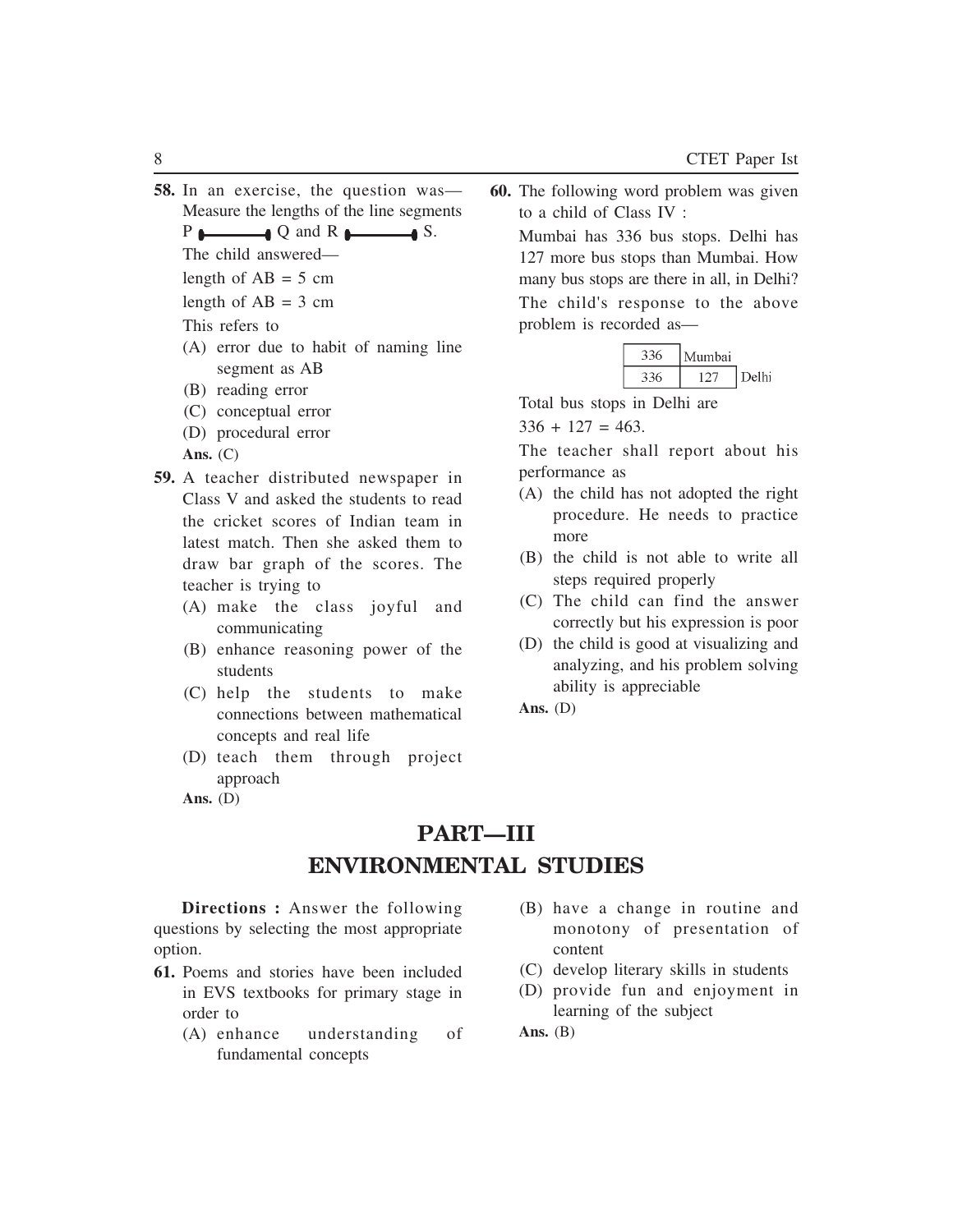- **62.** Four perspective teachers were asked to make a presentation on the theme Travel' to Class V students. Each of them mainly focussed on one of the following strategies
	- (A) Asking students to collect pictures of different modes of travel and prepare a scrapbook
	- (B) Asking students to narrate their own travel experiences using various modes of travel
	- (C) Using charts to show different modes of travel along with explanation
	- (D) Using textbook content to explain different modes of travel

**Ans.** (A)

**63.** 'Think and Discuss' section in one chapter of EVS textbook in Class V includes the following statement:

"What would happen if you don't get petrol or diesel for a week in your village or town?"

The statement primarily aims at

- (A) promoting imaginative and thinking skills to understand real life concerns
- (B) creating awareness about scarcity of petrol and diesel
- (C) sensitizing students on using oil judiciously
- (D) assessing students on sources of petrol and diesel

**Ans.** (A)

- **64.** The technique of 'Classroom questioning' in teaching of EVS can be used best for
	- (A) promoting practical skills
	- (B) maintaining discipline in the class
	- (C) drawing attention of students
	- (D) arousing curiosity in the learners **Ans.** (D)
- **65.** One of the major objectives of teaching of EVS at primary stage is to
	- (A) help the learners link classroom learning to life outside the school
- (B) acquire skills to carry out handson activities independently
- (C) develop in-depth understanding of basic concepts of the subject
- (D) prepare students for studies at the next stage

**Ans.** (A)

- **66.** Which one of the following is **not** a suitable activity at primary stage to sensitize students to the concept of conservation of trees?
	- (A) Showing children storage of logs of wood
	- (B) Organizing a poster-making competition on trees
	- (C) Organizing a slogan-writing competition on trees
	- (D) Encouraging every student to adopt a tree and look after it

**Ans.** (A)

- **67.** While teaching the topic on 'Water' in her EVS classroom, Anjali organizes role-play on different sources of water and individual actions to conserve water. The activity is primarily aimed at
	- (A) ensuring active participation of students in the process of learning
	- (B) enhancing students' knowledge on sources of water
	- (C) improving social skills of students
	- (D) breaking monotony in the process of learning

**Ans.** (A)

- **68.** EVS curriculum at primary stage has been developed to include pure Science as well as Social Science concepts. This has been done primarily to
	- (A) reduce the load of schoolbag
	- (B) reduce the requirement of subject teachers
	- (C) enable a learner look at environment in a holistic manner
	- (D) reduce the number of subjects to be studied

**Ans.** (C)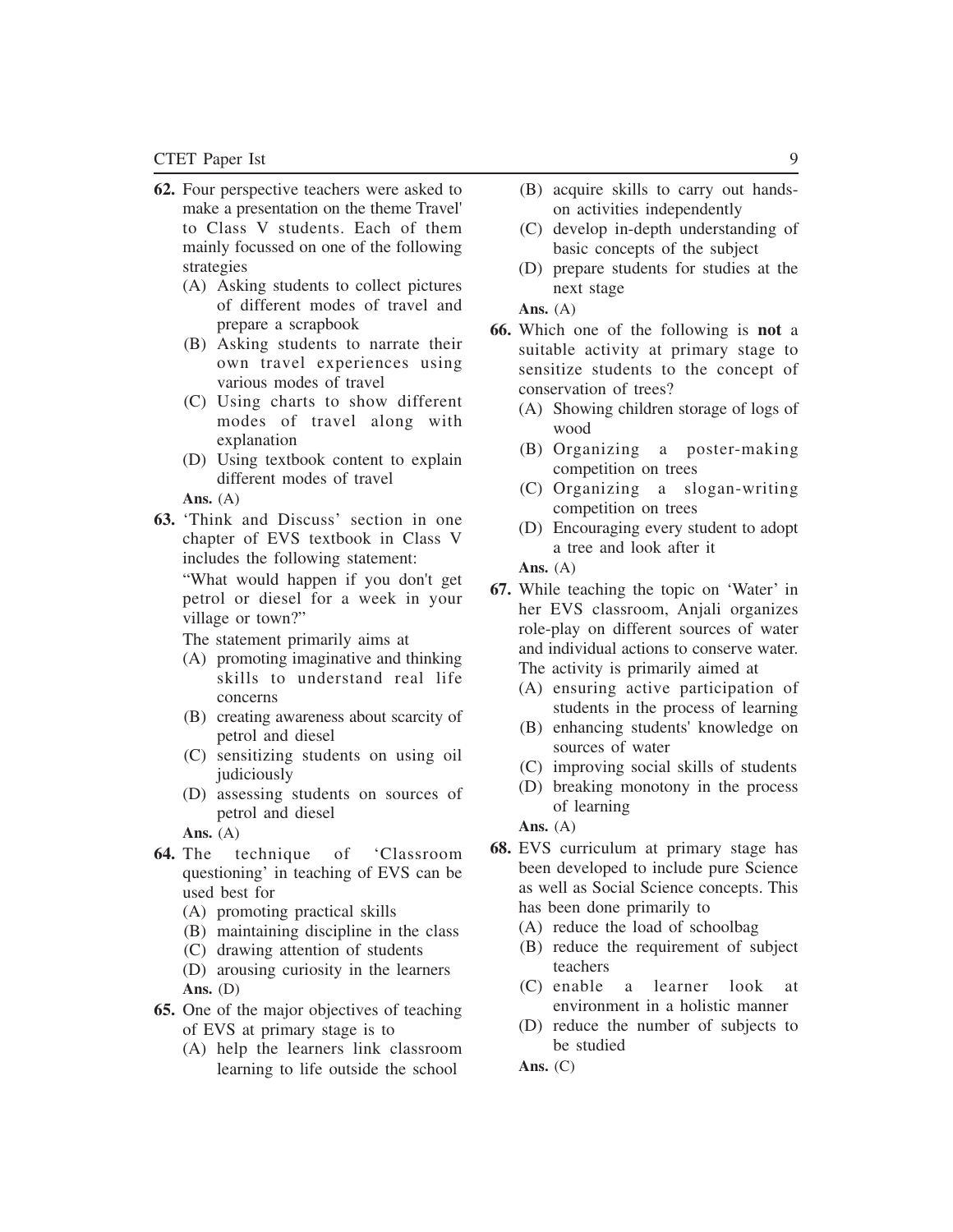- **69.** Which one of the following will be more effective learning experience to emphasize more on social inequalities in an EVS class?
	- (A) Conducting a quiz contest on the issue
	- (B) Asking the students to undertake group projects
	- (C) Showing video films on related issue
	- (D) Organizing special lectures on related issue

Ans. **(B)** 

- **70.** While discussing liking and disliking a student says, "I and my mother both love to eat snakes. Whenever we feel like eating snakes, we go to a nearby hotel and eat Ling-hu-fen." This student must belong to
	- (A) Odisha
	- (B) Arunachal Pradesh
	- (C) Assam
	- (D) Hong Kong
	- **Ans.** (D)
- **71.** Study the following statements about Braille script :
	- I. Braille is written on a thick paper by making dots (raised points).
	- II. This script is based on eight points.
	- III. Rows of dots are made with a pointed tool.
	- IV. It is read by running the fingers on the raised dots.
	- The correct statements are
	- $(A)$  II, III and IV  $(B)$  I, II and III
	- (C) I, III and IV (D) I, II and IV
	- **Ans.** (D)
- **72.** Select the correct statements from the following :
	- I. Animals that have outside ears and hair on their body give birth to the young ones.
	- II. Animals that do not have outside ears and hair on their body lay eggs.
- III. Animals that do not have outside ears and hair on their body give birth to the young ones.
- IV. Animals that have outside ears and hair on their body lay eggs.
- (A) II and III only (B) I and II only
- (C) I and III only (D) II and IV only Ans. **(B)**
- **73.** Select the correct statements about beekeeping :
	- I. January to March is the best time to start beekeeping.
	- II. Honeybees are attracted to the Lichi flowers.
	- III. Boxes are needed for keeping bees and storing honey produced by them.
	- IV. Sugar is purchased to make syrup for honeybees.
	- (A) II, III and IV (B) I and II only
	- (C) II and III only (D) I and IV only **Ans.** (C)
- **74.** A student noted down the following information in her diary about her journey from Ahmedabad to Nagarcoil :
	- Date *Station Arrival Departure Distance from Time Time Gandhidham (in kilometres)* 11.2.2014 Ahmedabad 11:30 a.m. 11:50 a.m. 301

13.2.2014 Nagarcoil 04:45 a.m. 00:00 2649

From the above information, the following conclusions were drawn :

- I. The distance between Ahmedabad and Nagarcoil is 2348 km.
- II. The train covers this distance in 40 hours 55 minutes.
- III. The train covers this distance in 28 hours 55 minutes.
- IV. The average speed of the train is about 80 km per hour.
- The correct conclusions are
- (A) I and II only (B) I and III only
- (C) I, III and IV (D) I, II and IV
- **Ans.** (A)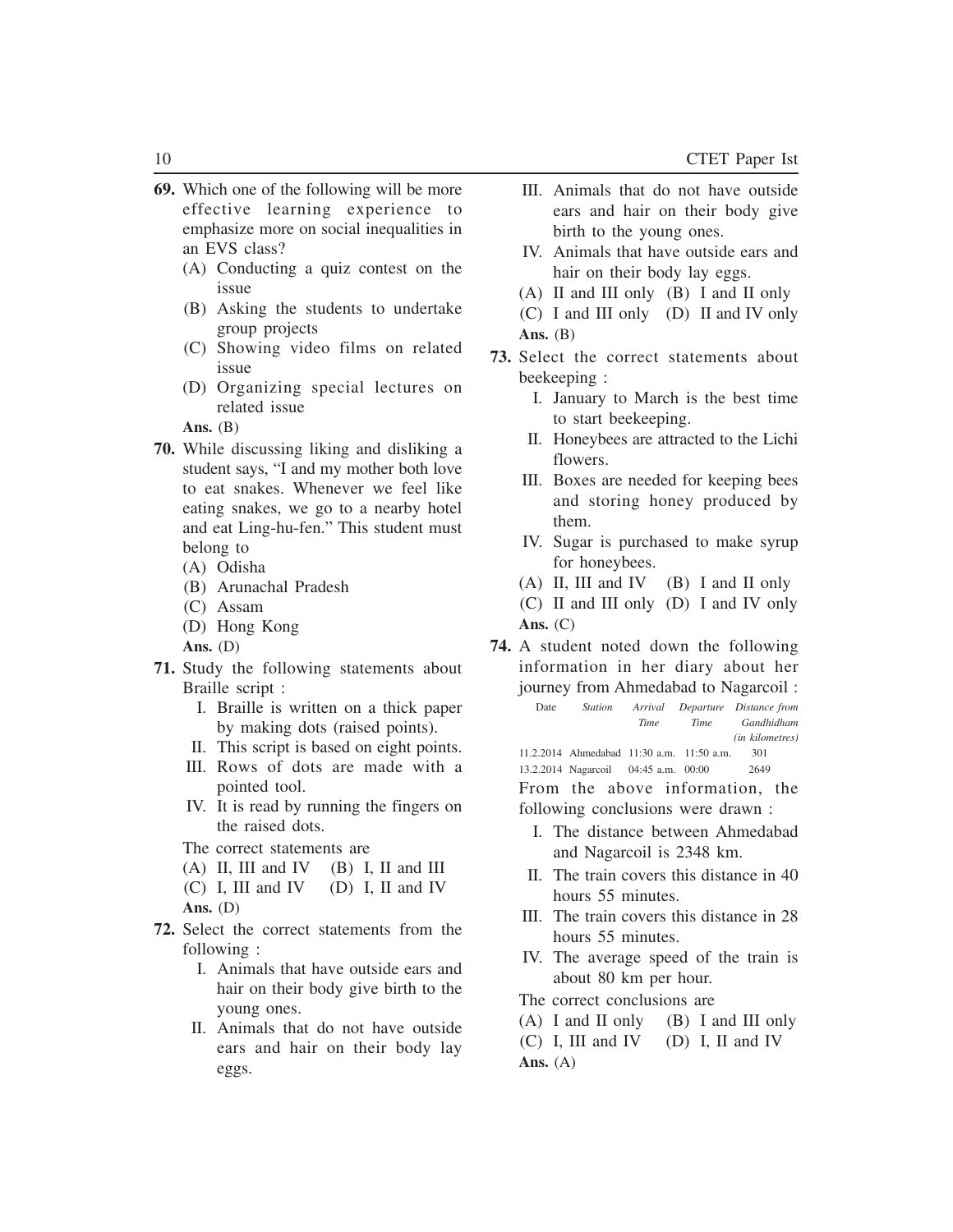- **75.** Which of the following information may be obtained from a reserved rail ticket?
	- I. Date and time of booking, date and time of start of journey
	- II. Coach number, berth number and fare
	- III. Name, age and sex of the passengers
	- IV. Train number with name, boarding station and last station
	- V. Date and time of arrival at the destination
	- (A) I, II, IV and V
	- (B) I, III and V only
	- (C) I, II and IV only
	- (D) I, II, III and IV only
	- **Ans.** (A)
- **76.** Select the true statements from the following :
	- I. Elephants love to play with muddy water as it keeps their skin cool.
	- II. Most elephants like to take rest and sleep nearly 10 hours a day.
	- III. A three-month-old elephant weighs about 200 kg.
	- IV. Most adult elephants eat about 100 kg of leaves/twigs in one day.
	- (A) I, III and IV (B) I and II only
	- (C) II and IV only (D) I and IV only **Ans.** (A)
- **77.** Select the correct statements about Madhubani paintings :
	- I. To make these paintings, indigo, turmeric, colours from flowers and trees, etc., are used.
	- II. The paintings show human beings, animals, trees, flowers, birds, fish, etc.
	- III. It is a very old form of folk art and is named after the place Madhubani.
	- IV. Madhubani is a well-known district of Rajasthan.
	- (A) II, III and IV (B) I, II and III
	- (C) I, III and IV (D) I, II and IV
	- Ans. **(B)**
- **78.** A bird makes its nest high up on a tree. This bird could be
	- (A) Crow (B) Dove
	- (C) Sunbird (D) Indian Robin **Ans.** (A)
- **79.** Pochampally is a village which is famous for the special cloth which is also called Pochampally. This village is a part of
	- (A) Andhra Pradesh(B) Tamil Nadu
	- (C) Kerala (D) Karnataka **Ans.** (A)
- **80.** Select the correct statements about 'Desert Oak' :
	- I. It is a tree found in Australia.
	- II. This is a special kind of tree which has its roots growing from its branches.
	- III. The roots of this tree go deep into the ground till they reach water.
	- IV. This tree stores water in its trunk. Local people use thin pipe to drink this water.
	- (A) II, III and IV (B) I, II and III
	- (C) I, II and IV (D) I, III and IV **Ans.** (B)
- **81.** Select the correct statements about Abu Dhabi :
	- I. It is located in desert area.
	- II. Water is costlier than petrol in Abu Dhabi.
	- III. Arabic is the local language here.
	- IV. Money used in Abu Dhabi is called Dinar.
	- (A) II, III and IV (B) I, II and III
	- (C) I, II and IV (D) I, III and IV **Ans.** (B)
- **82.** There are animals that awake at night. These animals can see things only in
	- (A) black and white colours
	- (B) red and orange colours
	- (C) violet and blue colours
	- (D) green and yellow colours

**Ans.** (A)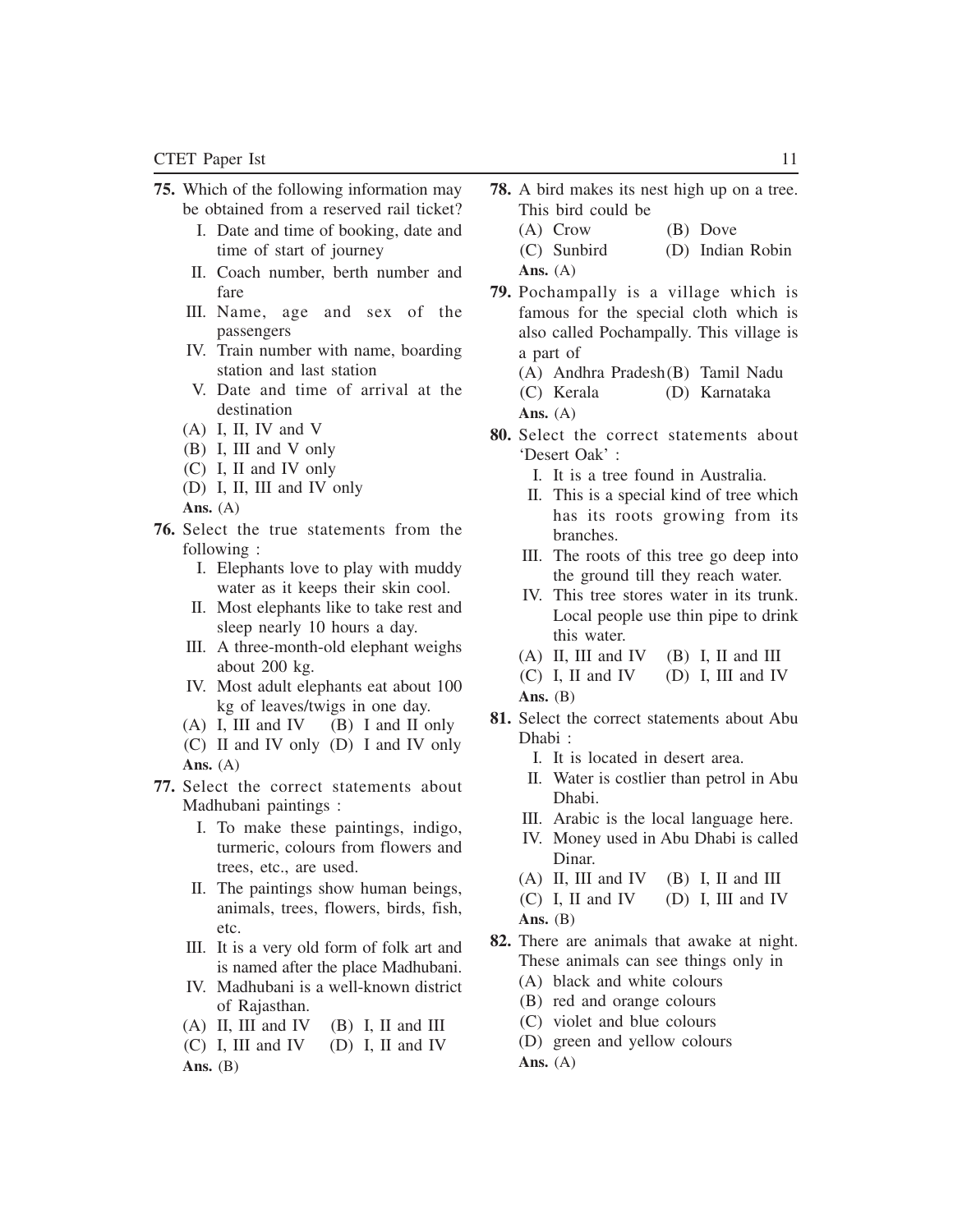**83.** Here in fig. I, a 24-hour clock is shown and in Fig. II and Fig. III, sleeping times of two animals *X* and *Y* are shown by shaded portions. Select the correct statement about the sleeping times of *X* and  $Y$  :



Fig. I Fig. II Fig. III

- (A) *X* sleeps for 4 hours while *Y* sleeps for 18 hours
- (B) *X* sleeps for 4 hours while *Y* sleeps for 20 hours
- (C) *X* sleeps for 20 hours while *Y* sleeps for 18 hours
- (D) *X* sleeps for 18 hours while *Y* sleeps for 4 hours

**Ans.** (A)

- **84.** What is the Dead Sea?
	- (A) A sea in which high and low tides are very frequent
	- (B) A sea in which it is dangerous to sail ships
	- (C) A sea whose water is poisonous
	- (D) A sea which is saltiest of all oceans and seas

**Ans.** (D)

- **85.** Anjali desires to emphasize to on cultural/regional diversity in food habits, while teaching the topic on 'Food' to Class III students. Which one of the following learning experiences given to students can bring about the desired result?
	- (A) Explain the information given in the textbook about different foods in greater detail
	- (B) Request an external professional cooking agency to display food of different regions/cultures
- (C) Use a chart showing foods of different cultures/regions and explain
- (D) Ask students from different cultures/regions to bring food from home, display it and share the information with classmates

#### **Ans.** (C)

- **86.** Preeti wants to lay greater emphasis on 'Pollution' while teaching environmental concerns to Class V students. Which one of the following activities is likely to be most effective in achieving the desired objective?
	- (A) Asking students to take up group projects related to different kinds of pollution
	- (B) Inviting experts to talk on air, water and noise pollution
	- (C) Asking students to prepare charts on different kinds of pollution
	- (D) Taking students on a field visit to a polluted river

**Ans.** (A)

- **87.** Neha uses the following assessment techniques in the subject of EVS for Class V :
	- I. Hands-on activities assessment
	- II. Home assignment assessment
	- III. Project work assessment
	- IV. Oral testing

Which one of the following pairs of techniques is likely to be more objective assessment

- $(A)$  II and IV  $(B)$  I and II
- (C) II and III (D) I and IV

**Ans.** (C)

- **88.** A good home assignment in EVS should primarily focus on
	- (A) challenge and excitement for extended learning
	- (B) better utilization of time
	- (C) revision and reinforcement
	- (D) mastery learning **Ans.** (C)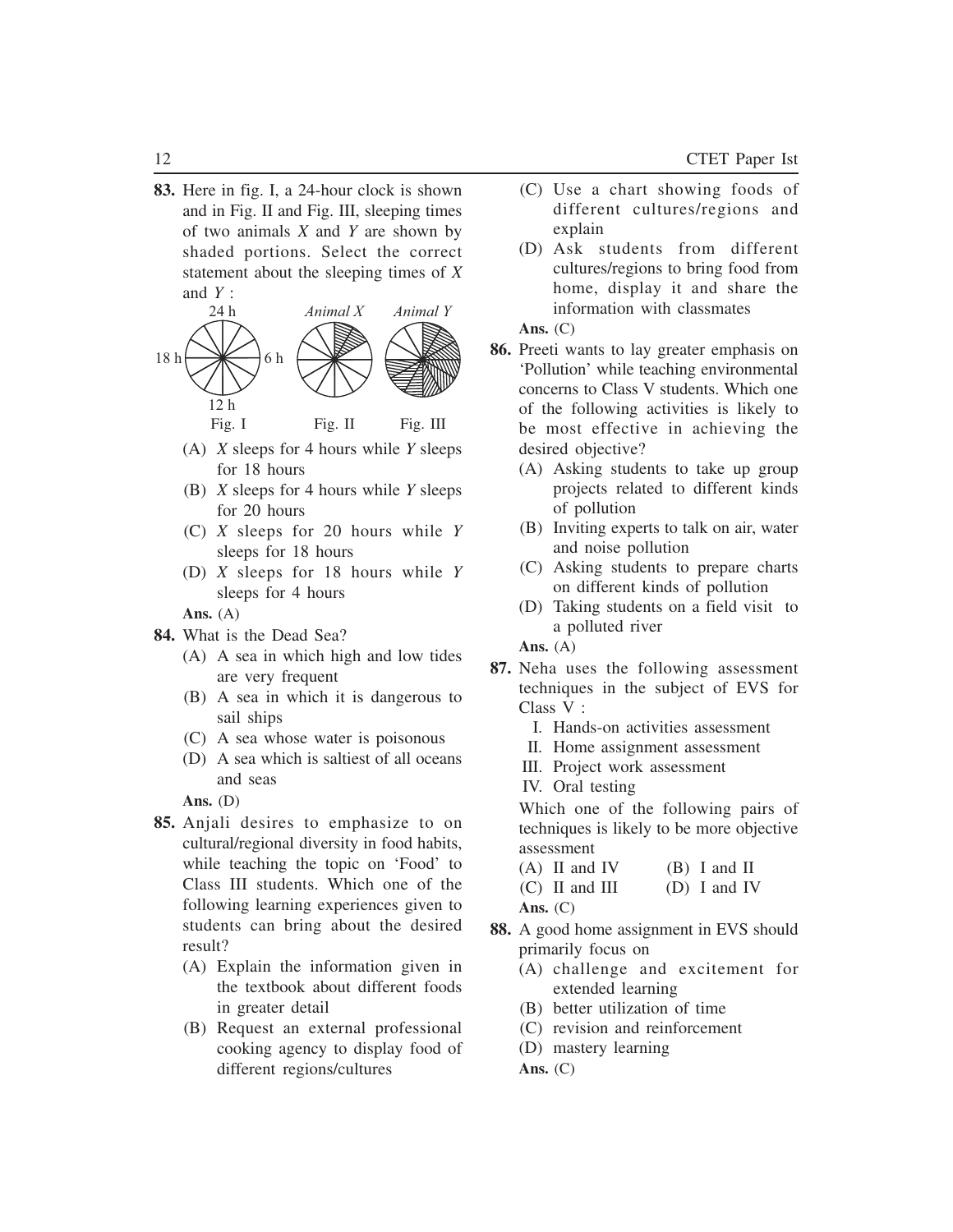- **89.** Shalini has planned a field trip for Class IV students to the Science Centre. Which one of the following general instructions given to the students is irrelevant for the trip?
	- (A) Do not go anywhere without informing me
	- (B) Take a notepad and pen with you
	- (C) Ask questions for your doubts on displays
	- (D) Carry your full schoolbag for the day **Ans.** (D)
- **90.** Good EVS curriculum at primary stage should
	- (A) focus more on detailed explanation of concepts
	- (B) emphasize more on exact definition of terms
	- (C) include more practice questions in end exercises
	- (D) provide opportunities to explore surroundings

Candidates should answer questions from the following Part only if they have opted for ENGLISH as LANGUAGE–I.

### **PART—IV Language—I**

**Directions :** Answer the following questions (Q. Nos. **91** to **105**) by selecting the most appropriate option.

- **91.** To evaluate reading comprehension at Class III level, students may be asked to
	- (A) write a diary based on one of the characters
	- (B) use a set of identified vocabulary on their own
	- (C) retell the story in their own words or to summarize the main idea or the moral of the story
	- (D) take a short dictation of what they have read

**Ans.** (C)

- **92.** An exercise, where words are left out of a short passage, and the pupil must fill in the blanks with suitable words based on her reading, assesses her ability to
	- (A) summarize
	- (B) spell words
	- (C) comprehend
	- (D) use new words

**Ans.** (C)

- **93.** Creating or retrieving what the student wants to say and then generating a suitable text to say it, are stages of the \_\_\_\_\_\_\_\_\_\_\_ process.
	- (A) speaking (B) creative (C) listening (D) writing Ans. **(B)**
- **94.** Use of grammar, punctuation and spelling pertains to
	- (A) listening to a lecture
	- (B) informal conversation
	- (C) text production while writing
	- (D) formal speech
	- **Ans.** (C)
- **95.** Read the following exchange :

*Speaker 1 :* Have you been to Indore? *Speaker 2 :* Who?

*Speaker 1 :* To Indore, in Madhya Pradesh.

*Speaker 2 :* Umm...I am not sure,...

During the assessment of students' speaking skills, mark(s) would be deducted during this exchange for

- (A) both of them
- (B) the first speaker
- (C) none of them
- (D) the second speaker

**Ans.** (A)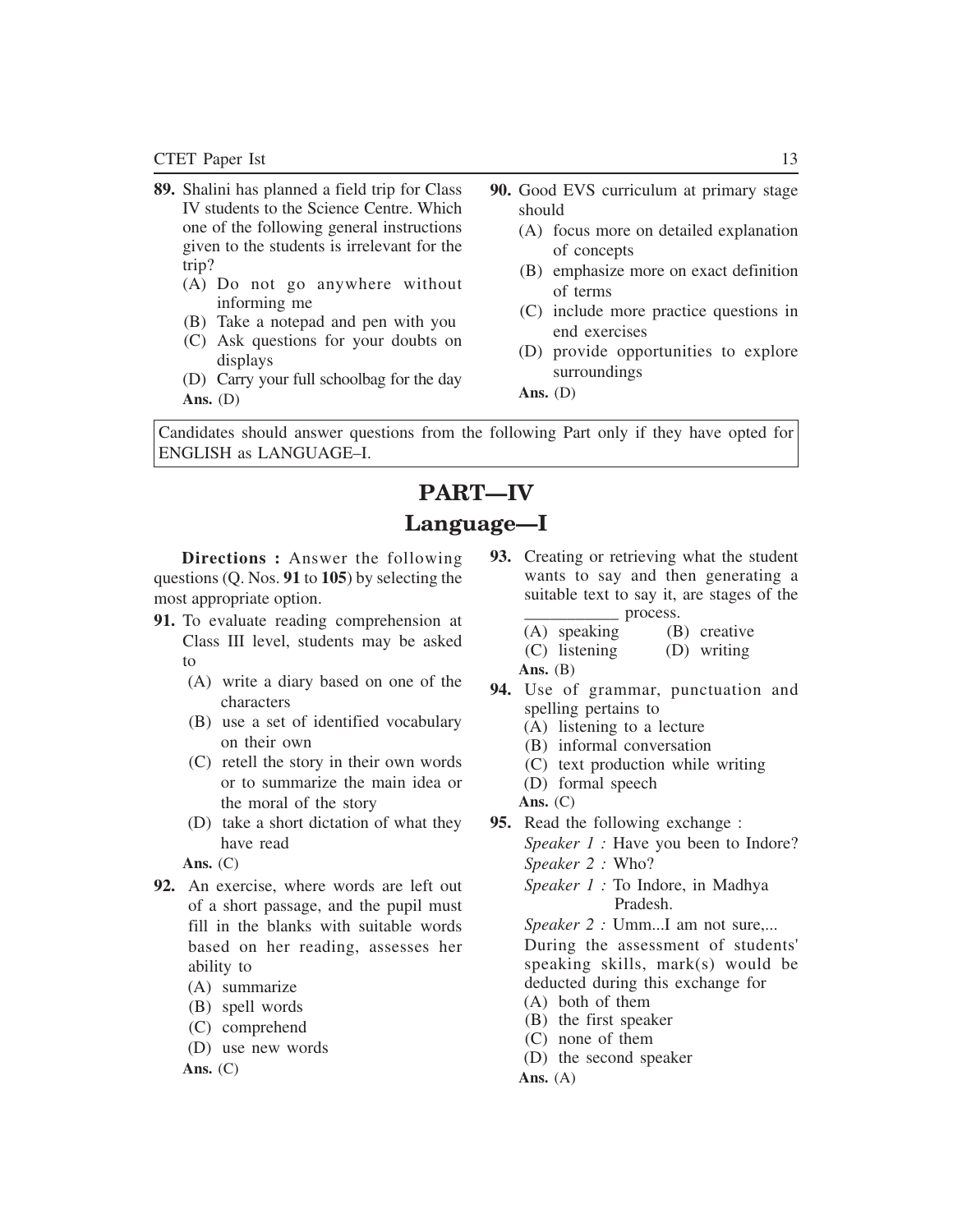- **96.** "A student recommends the reading of the latest best seller, saying that it is very interesting. You listen, trying to make out whether the student's observation is sincere or not." This type of listening can be described as
	- (A) sympathetic (B) active<br>(C) critical (D) compr  $(D)$  comprehension **Ans.** (C)
- **97.** "Children deserve most of the credit for the language that they acquire." This observation implies that in modern classrooms
	- (A) Students may choose L2 on their own
	- (B) the teacher establishes the task and supports or facilitates learning
	- (C) students pursue their own lines of enquiry
	- (D) students need not attend L2 classes **Ans.** (A)
- **98.** Types of 'text media' are
	- (A) motion pictures and documentaries
	- (B) digital e-books, e-journals
	- (C) audio discs and tapes
	- (D) illustrations and diagrams
	- Ans. **(B)**
- **99.** Which of the following resources will help to break down communication barriers and enable children to study and learn in both L1 and L2?
	- (A) More textual (B) Communicative (C) Multilingual (D) Multimedia
	- **Ans.** (C)
- **100.** Students learning a language often lack
	- confidence when speaking due to the language's unique pronunciation rules.
		- One way to overcome this problem is
		- (A) conducting special speech therapy with a counsellor
		- (B) correcting errors whenever they happen
		- (C) children reading aloud in class
		- (D) using game-like activities which require verbal interactions in the classroom

- **101.** The contemporary target language classroom is a confluence of varied languages and language abilities. Teachers should restructure their practices by exposing students to
	- (A) appropriate challenges based on the syllabus, in a secure environment, opportunities for all students to explore ideas and gain mastery
	- (B) adequate self-explanatory notes, either prepared by teacher or from material writers
	- (C) summaries and simplified versions of the learning materials, e.g., stories, grammar notes, etc.
	- (D) worksheets with a variety of tasks which cover the syllabus, and students give their responses in class under teachers's guidance
	- **Ans.** (D)
- **102.** For students to gain language skills from textbooks, the textbook learning should
	- (A) expose them to more literary reading
	- (B) become more cost-effective compared to technologically supported courses
	- (C) correlate with assessment and achievement
	- (D) lead to using the textbook sparingly **Ans.** (D)
- **103.** While teaching hearing impaired students in an inclusive class, it is necessary for teachers to
	- (A) be in constant touch with the parents of such students
	- (B) use cue cards to signal the teaching content
	- (C) make sure that they are including signs and nonverbal signals to strengthen any communication
	- (D) conduct regularly a special class for such students

**Ans.** (C)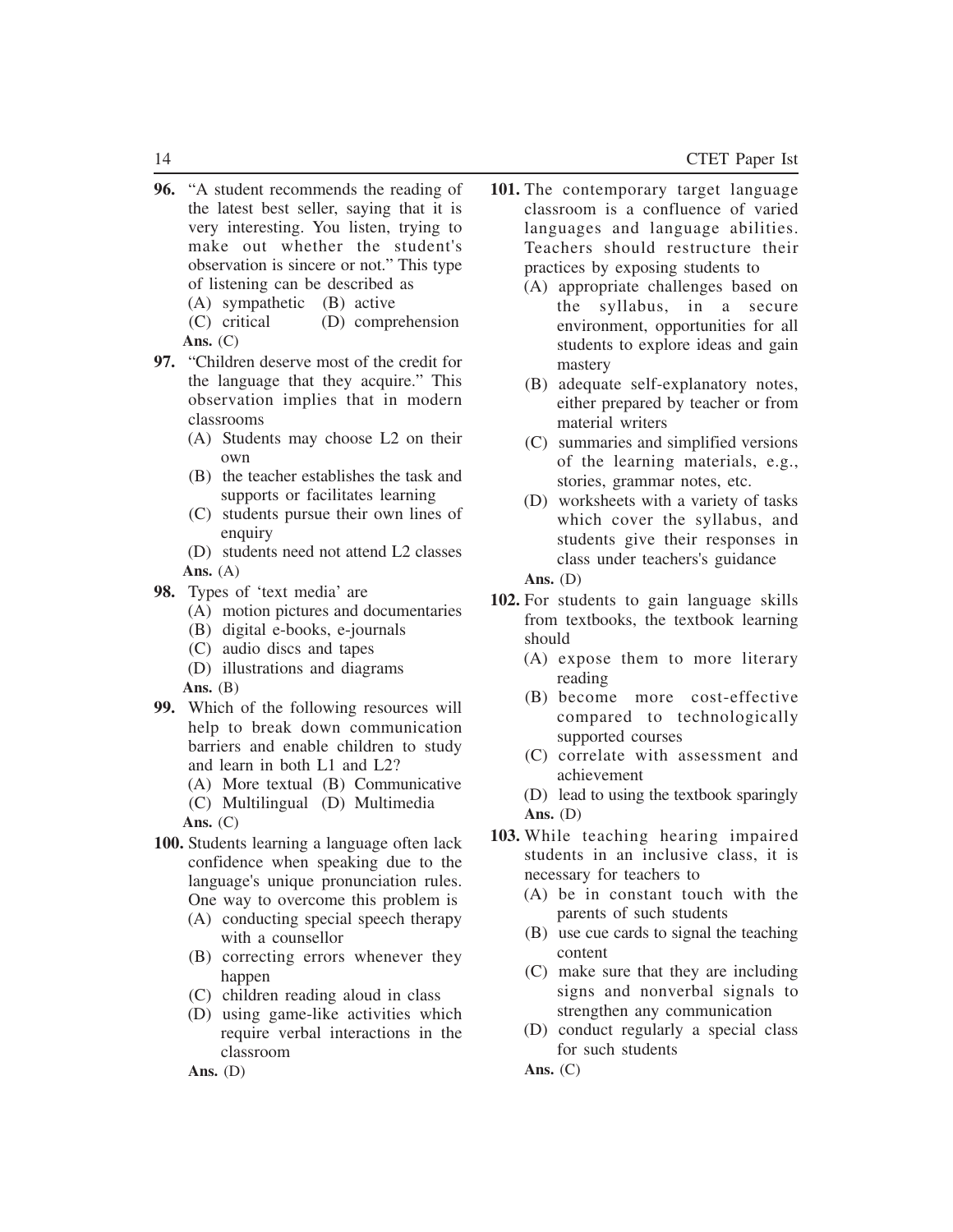- **104.** While translating a subject and using the translation in the mainstream curriculum, the benefit is
	- (A) enabling teachers who are not competent in the mainstream language to take classes
	- (B) standardizing cultural identity
	- (C) promoting national identity
	- (D) enriching linguistic capability and appreciation

- **105.** Some criteria for the selection of language items should involve
	- (A) their learnability, coverage and teachability
	- (B) a focus on language rules
	- (C) enough worksheets for practice
	- (D) everyday vocabulary and sentences **Ans.** (A)

**Directions :** Read the given passage and answer the questions (Q. Nos. **106** to **114**) that follow by selecting the most appropriate option.

He has reservations on the treatment of dance in Indian films, but, given a chance to work on his own terms, legendary Kathak Dancer Pandit Birju Maharaj would like to work more in Bollywood. The 75-year-old tells us, "In my opinion, dance is adulterated in Bollywood . To make it more dramatic, the dancers are asked to perform in an exaggerated manner. That makes any kind of dance impure, especially classical dance. I'd like to work more in Hindi films, provided my dance is not tampered with."

The Kathak maestro tells us that over the years he's been highly impressed with how some female actors have showcased classical dance on screen. On being asked on how he sees the passion for dance among youngsters in the country, Birju Maharaj says, "I see that

the young generation is divided in their response to classical dance. But in all my interactions with the younger lot, I have been impressed. These children have such amazing presence of mind, listening and learning while I talk and teach them." It is often said that classical dance doesn't receive due credit, but the man who is an authority on the subject thinks Delhi receives the art well. "I feel that classical dance might not be on a rise, in popularity, but I have always been overwhelmed by the response that I have received in Delhi. My performances have always been applauded by packed houses in the Capital," he opines.

- **106.** The information presented here about Birju Maharaj can be found in a/an
	- (A) encyclopedia
	- (B) autobiography
	- (C) newspaper article
	- (D) diary
	- **Ans.** (C)
- **107.** The observation that 'dance is adulterated' means that the dance form is
	- (A) performed only in films
	- (B) suitable to be performed by adults
	- (C) not practiced according to tradition
	- (D) found in adult entertainment
	- **Ans.** (C)
- **108.** Here, "to perform in an exaggerated manner" suggests that performers
	- (A) only dance for a selected audience
	- (B) cannot dance
	- (C) are not professionally trained
	- (D) deliberately distort the dance form **Ans.** (D)
- **109.** A 'packed house' during his performance suggests that it was
	- (A) exceeding allotted time
	- (B) well-attended
	- (C) jammed in tightly
	- (D) filled into
	- **Ans.** (C)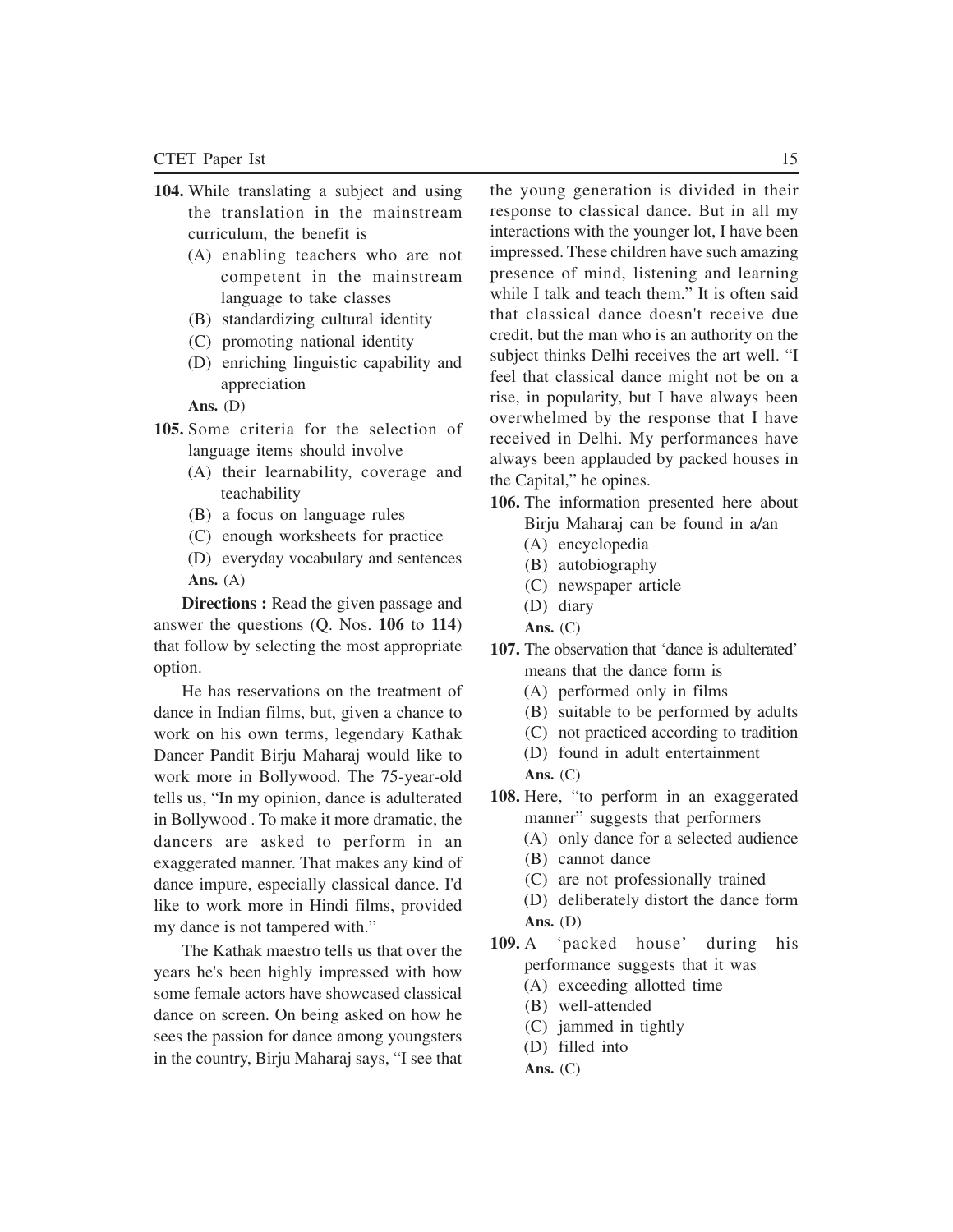- **110.** The younger dancers have 'presence of mind' means that they
	- (A) can combine to perform in the traditional and modern styles
	- (B) are calm while they prepare to perform
	- (C) are open to learning the pure form of the dance
	- (D) prefer traditional styles of dancing **Ans.** (C)
- **111.** Birju Maharaj's assessment of his popularity lies in
	- (A) his migrating to Mumbai on popular demand by producers
	- (B) the number of dances he has choreographed in films
	- (C) the large numbers of practitioners and admirers of his style in Delhi
	- (D) the influence of traditional styles in modern dance

**Ans.** (C)

- **112.** A word that can replace the phrase 'tampered with' in the passage is
	- (A) disturbed
	- (B) misused
	- (C) falsified
	- (D) misrepresented
	- **Ans.** (A)
- **113.** An antonym for the word 'showcased' is
	- (A) abridged (B) withheld (C) advertised (D) published
	- **Ans.** (B)
- **114.** A synonym for the word 'inspired' from the text is
	- (A) received (B) divided
	- (C) adulterated (D) impressed **Ans.** (D)

**Directions :** Read the given passage and answer the questions (Q. Nos. **115** to **120**) that follow by selecting the most appropriate option.

- Sprinkle, squish between my toes,
- The smell of ocean to my nose.
- I can feel each grain of sand,
- It falls from air into my hand.

The shells I find along the shore, Picked up by birds that fly and soar. They sparkle like the ocean's waves, And carry sand from all the lakes. I walk

That's where my feet leave prints to be. I walk all the way to the end of the land, The land that holds this beautiful sand.

—*Morgan Swain*

- **115.** The poem's central theme is
	- (A) a recollection of a visit
	- (B) an introspection by the writer
	- (C) a factual description of nature
	- (D) sharing experiences with nature **Ans.** (D)
- **116.** Here, "to the end of the land" refers to the
	- (A) sky (B) horizon
	- (C) sealine (D) land

**Ans.** (C)

- **117.** Here, "That's where my feet leave prints to be" means that the writer
	- (A) expects to forget the experience
	- (B) hopes to remember his visit
	- (C) knows that everything is temporary
	- (D) relives past visits
	- Ans. (B)
- **118.** The phrase in the poem that conveys the same meaning as "along the time of the sea" is
	- (A) "air into my hand"
	- (B) "like the ocean's waves"
	- (C) "each grain of sand"
	- (D) "end of the land"
	- **Ans.** (B)
- **119.** The poetic device used in the line "They sparkle like the ocean's waves" is a/an
	- (A) simile (B) allegory
	- (C) hyperbole (D) exaggeration
	- **Ans.** (A)
- **120.** A word that can replace 'squish' is
	- (A) scrunch (B) trample<br>
	(C) crush (D) hold
	- $(C)$  crush
	- **Ans.** (C)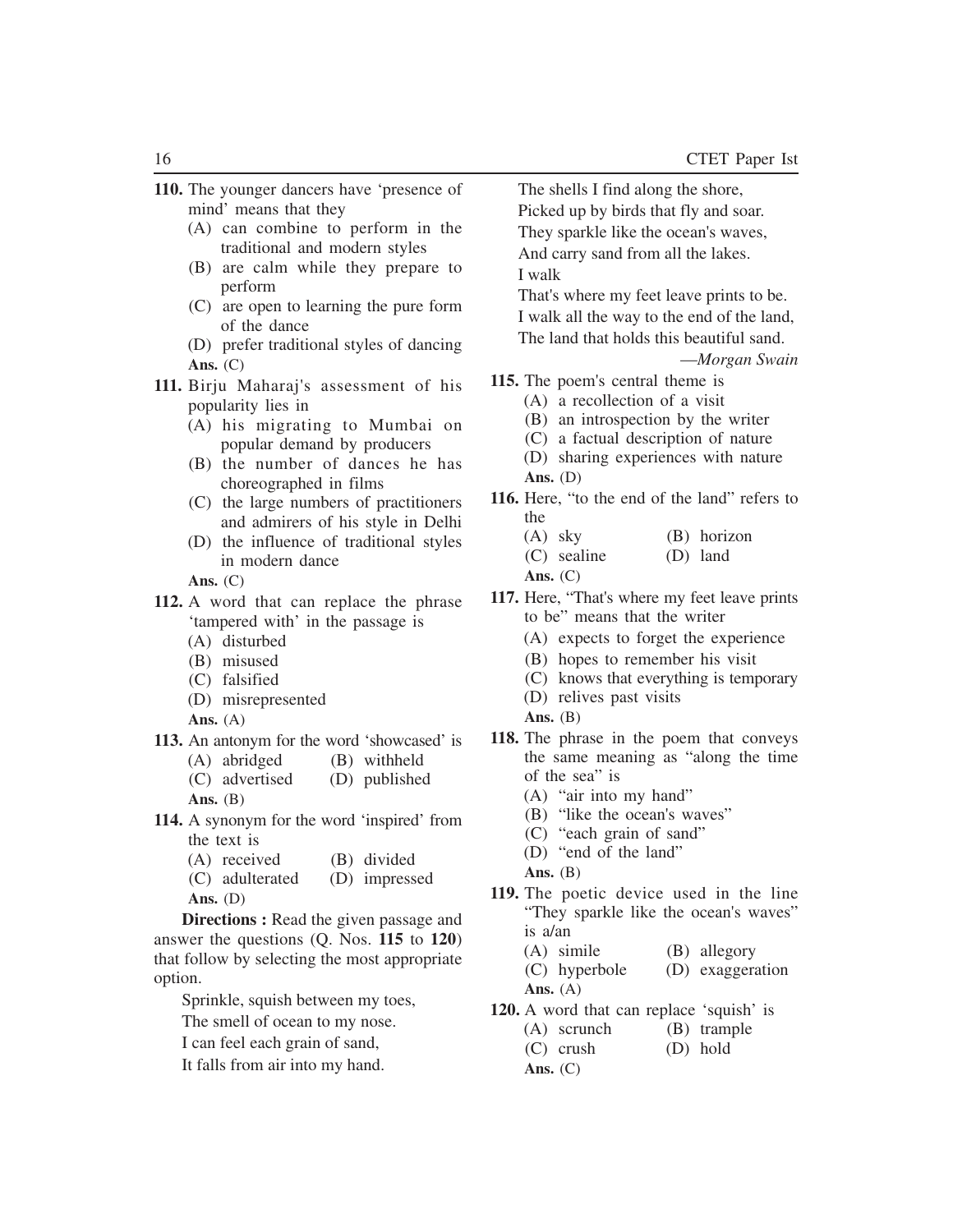बच्चे

परीक्षार्थी निम्नलिखित भाग के प्रश्नों के उत्तर केवल तभी दे यदि उन्होंने भाषा—I का विकल्प अंग्रज़ी चुना हो। भाग $-IV:$  भाषा $-IV$ हिन्दी **निर्देश :** सबसे उचित विकल्प का चयन कोजिए (प्र∘ (C) अर्थ, उद्देश्य सं 91 से 105): (D) अक्षर-ज्ञान, मनोरंजन Ans.  $(B)$ 91. कहानी, कविता, गीतों और नाटकों के माध्यम से 96. इनमें से कौन-सा प्राथमिक स्तर पर हिन्दी भाषा शिक्षण का उद्देश्य नहीं है? (A) अपनी सांस्कृतिक धरोहर से जुड़ते हैं (B) केवल मनोरंजन प्राप्त करते हैं (A) बच्चों की घर की भाषा और स्कूल की भाषा (C) केवल मूल्यों का अर्जन करते हैं में सम्बन्ध बनाते हुए उसे विस्तार देना (D) केवल अपनी तर्कशक्ति का विकास करते हैं (B) सुनी गई बातों को ज्यों का त्यों दोहराना (C) सन्दर्भ के अनुसार अनुमान लगाकर पढ़ने का Ans.  $(A)$ 92. प्राथमिक स्तर पर बच्चों को भाषा सिखाने का सर्वोपरि प्रयास करना (D) चित्रकारी को स्वयं की अभिव्यक्ति का माध्यम उद्देश्य है— (A) तेज़ प्रवाह के साथ पढ़ने की योग्यता का विकास बनाना Ans.  $(D)$ करना (B) अपनी बात को दूसरों के समक्ष अभिव्यक्त 97. भाषा-कौशलों के संबंध में कौन-सा कथन सही है? करने की कुशलता का विकास करना (A) भाषा-कौशल एक-दूसरे से स्वतंत्र होते हैं (C) मुहावरे-लोकोक्तियों का ज्ञान प्राप्त करना (B) भाषा के चारों कौशल एक क्रम से सीखे जाते (D) कहानी-कविताओं को दोहराने की कुशलता का विकास करना (C) भाषा के कौशल अन्त: सम्बन्धित होते हैं (D) भाषा के सभी कौशलों को नए सिरे से सिखाने Ans.  $(B)$ की आवश्यकता होती है  $93.$  लिखना $-$ (A) एक तरह की बातचीत है Ans.  $(C)$ 98. भाषा -----, ----- और ----- का एक उत्तम (B) एक अत्यन्त यांत्रिक प्रक्रिया है (C) एक बेहद जटिल प्रक्रिया है साधन है। (D) एक अनिवार्य कुशलता है, जिसे जल्दी प्राप्त (A) सोचने, महसूस करने, चीज़ों से जुड़ने (B) पढ़ने, लिखने, समझने किया जाना है (C) सुनने, बोलने, सोचने Ans.  $(D)$ 94. कक्षा 'एक' के बच्चे अपने -------- एवं (D) पढ़ने, लिखने, सम्प्रेषण --------- से प्राप्त बोलचाल की भाषा के अनुभवों Ans.  $(D)$ को लेकर ही विद्यालय आते हैं। 99. भाषा सीखने का व्यवहारवादी दृष्टिकोण  $--$ (A) घर-परिवार, दोस्तों पर बल देता है। (B) अभिव्यक्ति (B) घर-परिवार, टी॰ वी॰ (A) भाषा-प्रयोग (C) घर-परिवार, पड़ोसी (D) रचनात्मकता (C) अनुकरण (D) घर-परिवार, परिवेश Ans.  $(C)$ Ans.  $(D)$ 100. नासिरा पढ़ते समय अनेक बार अटकती है। उसे पढ़ने 95. कक्षा 'एक' और 'दो' के शुरुआती समय में पढ़ने में कठिनाई होती है। उसकी समस्या मुख्य का प्रारंभ  $\overline{\phantom{a}}$  ========= से हो और किसी  $\overline{\phantom{a}}$ -------- से सम्बन्धित है। के लिए हो। (A) डिस्लेक्सिया (B) डिस्ग्राफिया (D) बुद्धि-लब्धि (A) शब्द-पहचान, मूल्यांकन (C) पठन-अरुचि

Ans.  $(A)$ 

(B) अक्षर-ज्ञान, उद्देश्य

17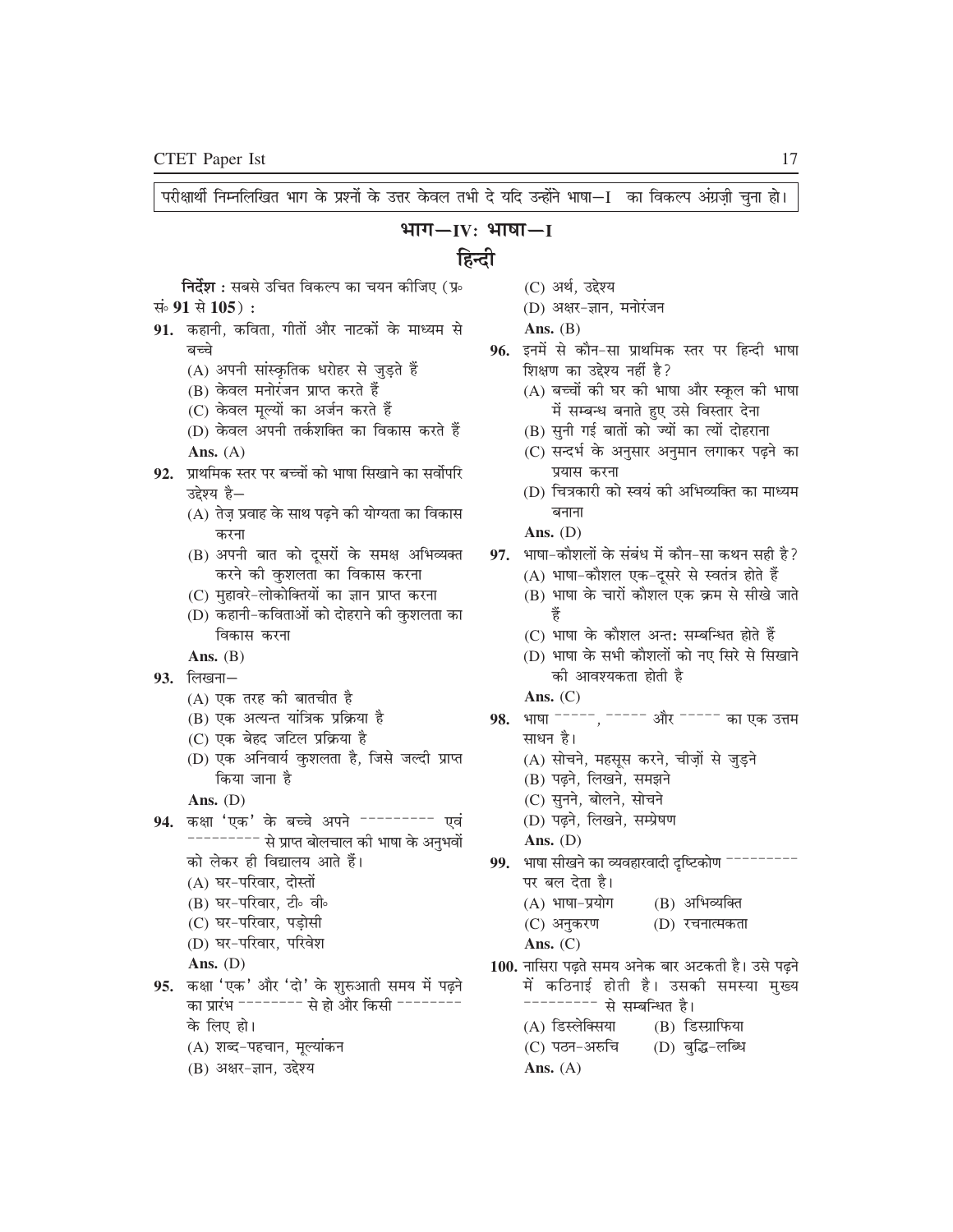- 101. वाइगोत्स्की के विचारों पर आधारित कक्षा में --------- पर सबसे अधिक बल दिया जाता है। (A) कार्य-पत्रकों (worksheets) (B) परस्पर अन्त:क्रिया
	- (C) कविता दोहराने
	- (D) कहानी सुनने
	- Ans.  $(B)$
- 102. हमारी कक्षाओं में बच्चे भिन्न-भिन्न भाषिक पृष्ठभूमि से आते हैं, अत:
	- (A) भाषा की पाठ्य-पुस्तक में उनकी सभी भाषाओं के शब्द, वाक्य होना अनिवार्य है
	- (B) उनकी सभी भाषाओं की जानकारी शिक्षक के लिए अनिवार्य है
	- (C) उनकी भाषाओं को भी कक्षा में सम्मान देना अनिवार्य है
	- (D) उनकी भाषाओं को सीखना सभी शिक्षार्थियों के लिए अनिवार्य हैं
	- Ans.  $(C)$
- 103. इनमें से प्राथमिक स्तर पर भाषा-आकलन का सर्वाधिक उचित तरीका है
	- (A) बच्चों से पत्र लिखवाना
	- (B) बच्चों से प्रश्नों के उत्तर लिखवाना
	- (C) किसी पाठ की पाँच पंक्तियाँ पढ़वाना
	- (D) बच्चों को चित्र-वर्णन और प्रश्न पूछने के अवसर देना

- 104. कौन-सा प्रश्न बच्चों की भाषा-क्षमता का सही आकलन करेगा?
	- (A) यदि तुम आम बेचोगे तो उसके कितने दाम लोगे और क्यों ?
	- (B) आजकल आम का दाम कितना है?
	- (C) लड़की ने किसके दाम नहीं बताए?
	- (D) लड़की टोकरी में क्या बेच रही थी?

#### Ans.  $(A)$

- 105. प्राथमिक स्तर पर बच्चों के लिए बाल-साहित्य के चयन का मुख्य आधार क्या होना चाहिए?
	- $(A)$  रंगीन चित्र (B) सरल जानकारी
	- (C) छोटी रचनाएँ (D) रोचक विषय-वस्तु

Ans.  $(D)$ 

निर्देश : नीचे दिए गए गद्यांश को पढकर सबसे उचित विकल्प का चयन कोजिए (प्र∘ सं∘ 106 से 114) :

शिक्षा की बैंकीय अवधारणा (बैकिंग कॉनसेप्ट) में ज्ञान एक उपहार होता है. जो स्वयं को ज्ञानवान समझने वालों के द्वारा उनको दिया जाता है, जिन्हें वे नितान्त अज्ञानी मानते हैं। दूसरों को परम अज्ञानी बताना उत्पीड़न की विचारधारा की विशेषता है। वह शिक्षा और ज्ञान को जिज्ञासा की प्रक्रिया नहीं मानती। शिक्षक अपने छात्रों के समक्ष स्वयं को एक आवश्यक विलोम के रूप में प्रस्तुत करता है; उन्हें परम अज्ञानी मानकर वह अपने अस्तित्व का औचित्य सिद्ध करता है। छात्र, हेगेलीय द्वन्द्ववाद में वर्णित दासों की भाँति, अलगाव के शिकार होने के कारण अपने अज्ञान को शिक्षक के अस्तित्व का औचित्य सिद्ध करने वाला समझते हैं—लेकिन इस फर्क के साथ कि दास तो अपनी वास्तविकता को जान लेता है (कि मालिक का अस्तित्व उसके अस्तित्व पर निर्भर है) लेकिन ये छात्र अपनी इस वास्तविकता को कभी नहीं जान पाते कि वे भी शिक्षक को शिक्षित करते हैं।

- 106. शिक्षा की बैंकीय अवधारणा शिक्षा को किस रूप में प्रस्तुत करती है?
	- (A) शिक्षा में केवल छात्र शिक्षकों को शिक्षित करते हैं
	- (B) शिक्षा में उपहारों का लेन-देन होता है
	- (C) शिक्षा की प्रक्रिया में केवल परम अज्ञानी शामिल होते हैं
	- (D) शिक्षा ज्ञान के लेन-देन की प्रक्रिया है

- 107. गद्यांश के अनुसार छात्र अपनी किस वास्तविकता को नहीं जान पाते?
	- (A) शिक्षक पूर्णत: शिक्षित नहीं है
	- $(B)$  वे अज्ञानी हैं
	- $(C)$  शिक्षक ज्ञानवान है
	- (D) शिक्षा में ज्ञान ही सर्वोपरि है
	- Ans.  $(A)$
- 108. इस गद्यांश के अनुसार शिक्षा की प्रक्रिया सम्पन्न होने के लिए अनिवार्य शर्त है-
	- (A) छात्र का परम अज्ञानी होना
	- (B) छात्रों का सीखने के लिए उत्सुक होना
	- (C) शिक्षक की उपस्थिति
	- (D) शिक्षक का परम ज्ञानवान होना
	- Ans.  $(A)$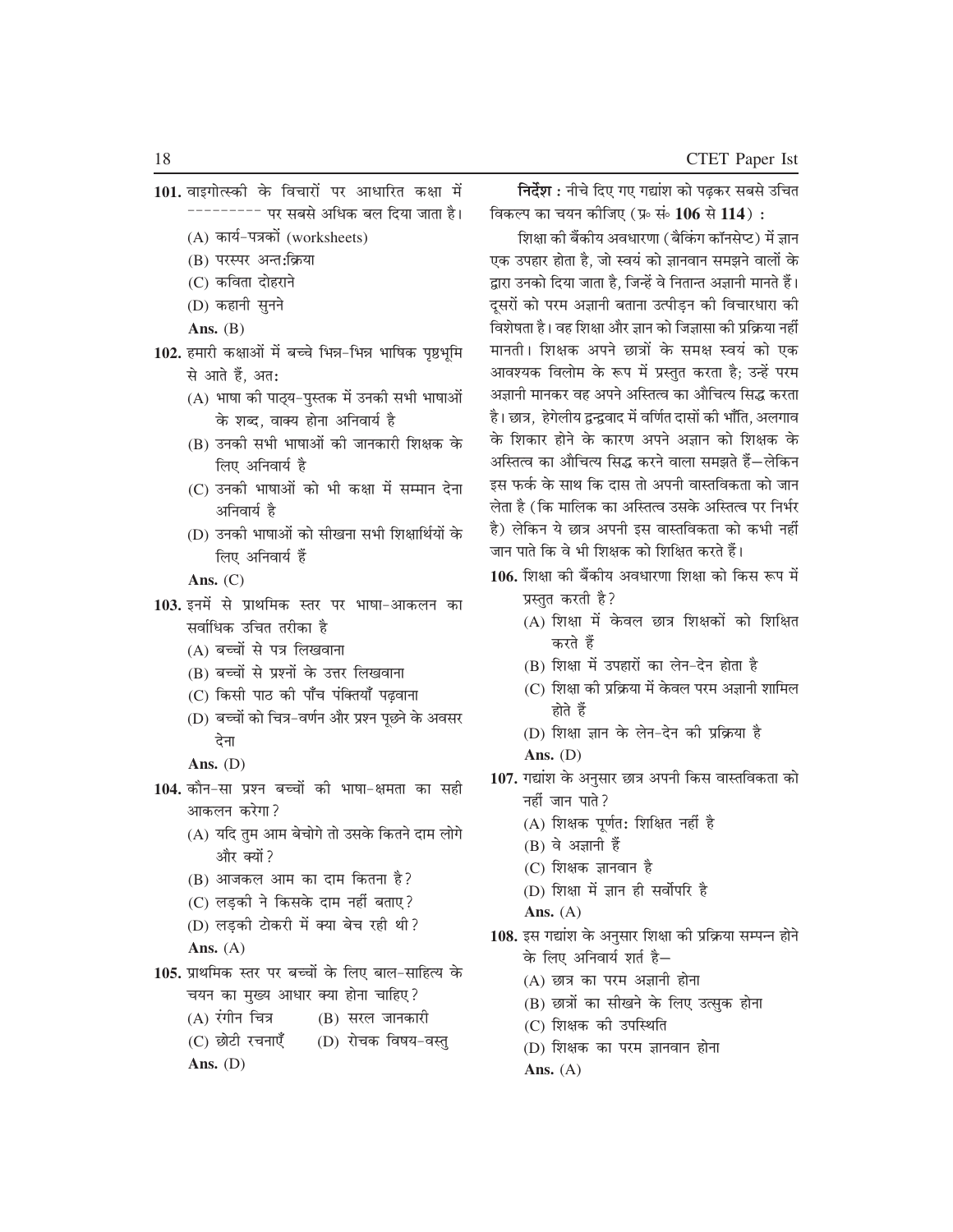```
109. गद्यांश के अनुसार उत्पीड़न की विचारधारा की
     विशेषता क्या है?
     (A) आदर्श शिक्षक सदैव उत्पीड़क होता है
     (B) परम अज्ञानियों का शोषण अनिवार्य है
      (C) शिक्षा ज्ञान का उपहार है
     (D) शिक्षक 'श्रेष्ठ' है और छात्र 'हीन' है
     Ans. (D)110. गद्यांश में <sup>-------</sup> पर करारा व्यंग्य किया गया है।
     (A) शिक्षितों की दशा
     (B) शिक्षक और छात्र के मध्य सम्बन्ध
     (C) ज्ञानवान व्यक्तियों
     (D) उत्पीड़ितों की दशा
     Ans. (B)111. 'जिज्ञासा' शब्द से बनने वाला विशेषण है-
     (A) जिज्ञास
                           (B) जिज्ञासाशील
     (C) जिज्ञासी
                           (D) जिज्ञासावाला
     Ans. (A)112. किस शब्द में दो प्रत्ययों का प्रयोग हुआ है?
     (A) विशेषता
                           (B) विचारधारा
     (C) वास्तविकता
                           (D) ज्ञानवान
     Ans. (C)113. प्रस्तुत गद्यांश में 'नितान्त' शब्द का अर्थ है-
                           (B) बिल्कुल
     (A) बहुत
     (C) केवल
                           (D) एकान्त
     Ans. (B)114. "...उन्हें परम अज्ञानी मानकर वह अपने अस्तित्व का
     औचित्य सिद्ध करता है।" रेखांकित शब्द की जगह
     किस शब्द का प्रयोग किया जा सकता है?
     (A) अंतर्निहित
                           (B) प्रतिस्थापना
     (C) प्रमाणित
                           (D) प्रतिफलित
     Ans. (C)निर्देश : नीचे दी गई काव्य-पंक्तियों को पढ़कर सबसे
उचित विकल्प का चयन कोजिए (प्र∘ सं∘ 115 से 120) :
    नहीं झुका करते जो दुनिया से
    करने को समझौता.
    ऊँचे से ऊँचे सपनों को
    देते रहते जो न्योता,
    दूर देखती जिनकी पैनी
     आँख भविष्यत का तम चीर,
    मैं हूँ उनके साथ खड़ी
```
जो सीधी रखते अपनी रीढ़।

115. कविता की पंक्तियों के अनुसार कविता किसके पक्ष में खड़ी है? (A) जो उजाला फैलाते हैं (B) जो समझौता करके शांति फैलाते हैं (C) जो स्वाभिमानी, साहसी और निर्भीक हैं (D) जो केवल सपनों में खोए रहते हैं Ans.  $(C)$ 116. व्यक्ति की दृष्टि कैसी होनी चाहिए? (A) दूरदर्शिता से लैस (B) भविष्य का अँधेरा दूर करने वाली (C) अंधकार को चीरने वाली (D) दूर की चीज़ों को साफ़-साफ़ देखने वाली Ans.  $(B)$ 117. ऊँचे से ऊँचे सपनों को निमंत्रण देने का भाव है-(A) स्वप्नशील रहना (B) सपनों को आमंत्रित करना (C) ऊँचे सपनों को आमंत्रित करना (D) उच्च कोटि के स्वप्न देखना और उन्हें साकार करने का प्रयास करना Ans.  $(D)$ 118. 'तम' शब्द का पर्याय है- $(A)$  अंधकार  $(B)$  निशा (C) यामिनी  $(D)$  रात Ans.  $(A)$ 119. "नहीं झुका करते जो दुनिया से" पंक्ति में किसके सामने न झकने की बात की गई है? (A) अन्यायी राजाओं के सामने (B) दुनिया के व्यक्तियों के सामने (C) विषम परिस्थितियों और अन्याय के सामने (D) दुनिया के सभी देशों के सामने Ans.  $(C)$ 120. 'सीधी रीढ़' का आशय है-(A) स्वाभिमानी और स्वावलम्बी होना (B) अभिमानी होना (C) आत्मनिर्भर होना (D) सीधी बात कहना Ans.  $(A)$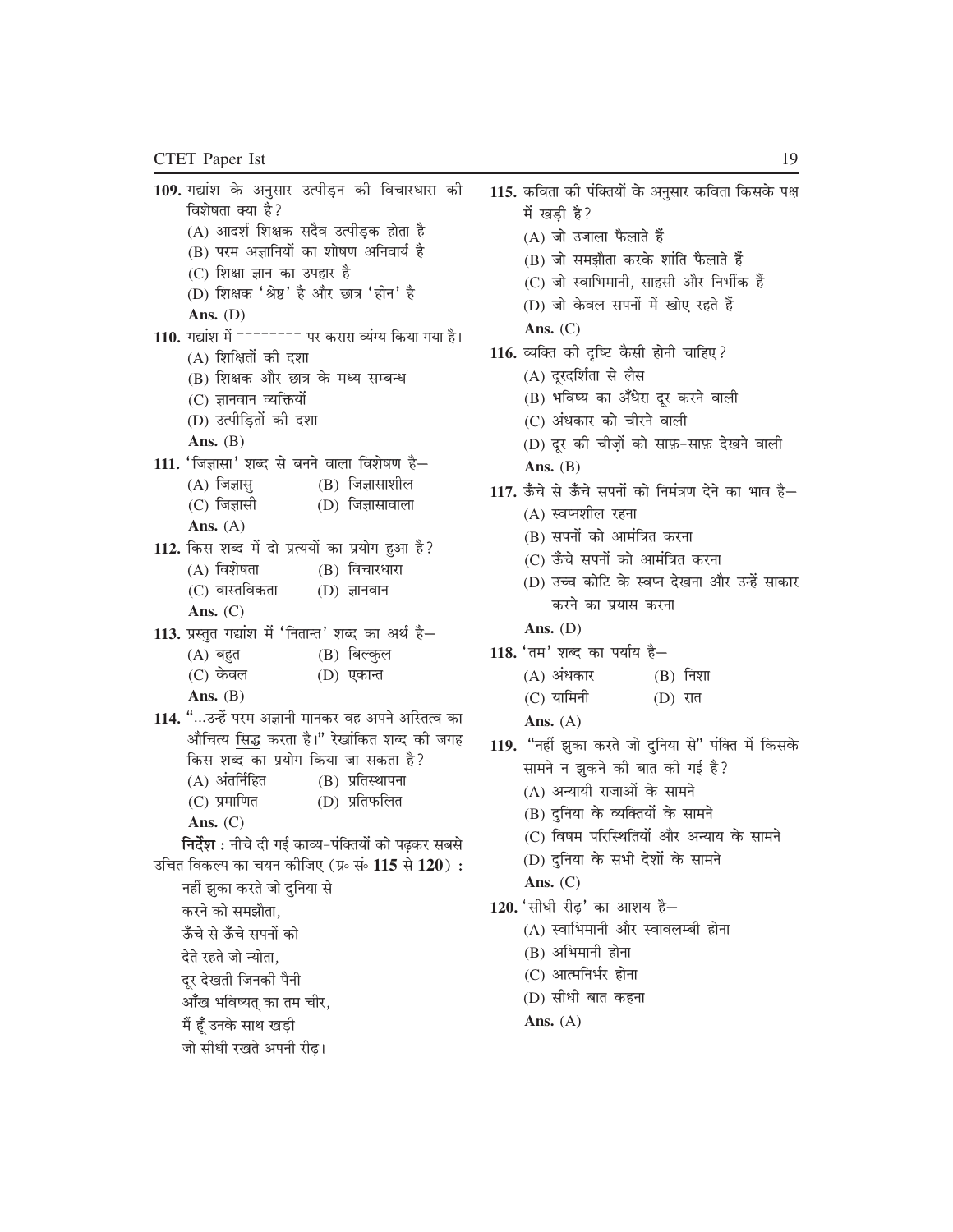Candidates should answer questions from the following Part only if they have opted for ENGLISH as LANGUAGE–I.

# **PART—V language—II**

**Directions :** Answer the following questions (Q. Nos. **121** to **135**) by selecting the most appropriate option.

- **121.** While evaluating students' responses for a reading comprehension, marks may be deducted for ...................... errors.
	- (A) content (B) spelling
	- (C) grammatical (D) syntactical **Ans.** (C)
- **122.** A text that requires students to scan in order to understand and analyze the writer's message and purpose could be
	- (A) a set of instructions to assemble a device
	- (B) a poem
	- (C) an encyclopedic extract
	- (D) a newspaper headline

Ans. **(B)** 

- **123.** While drafting a notice, students may be instructed to use ...................... language.
	- (A) descriptive (B) elaborate
	- (C) direct (D) intrigue
	- **Ans.** (A)
- **124.** For evaluating a poster designed as a part of a competition, which of the following criteria would be the most appropriate for the judges?
	- (A) Creativity, relevant content and visual appeal
	- (B) Creativity, fonts and visual appeal
	- (C) Relevant content, style and word limit
	- (D) Use of quotations, style and visual appeal

Ans. **(B)** 

**125.** Students lack confidence to speak English language in class where to the same language of conversation in the local vernacular. This passage can be met by

- (A) Persisting on students' using only the target language irrespective if the grammatical errors, enhance their vocabulary, with regular feedback on their performance
- (B) instructing them to speak slowly and self-correct grammatical errors, enhance their vocabulary with a list of useful words
- (C) allowing students to speak about whatever they can, irrespective of the grammatical errors, enhance their vocabulary and gradually make corrections
- (D) allowing students to watch English films as motivation, practice a drill consisting of useful sentences and vocabulary with regular correction of grammatical errors

**Ans.** (A)

- **126.** In order to drive home the point that listening skills matter, students should be
	- (A) allowed to listen to CD's of poetry read aloud by well-known voiceartistes
	- (B) reminded that listening-skill practices relate to real life
	- (C) exposed to popular English films and reviewing them
	- (D) taken to the language lab once a week for practice and feedback

- **127.** Learning a new lanugage after puberty leads to ...................... of a foreign language.
	- (A) greater mastery
	- (B) loss of mastery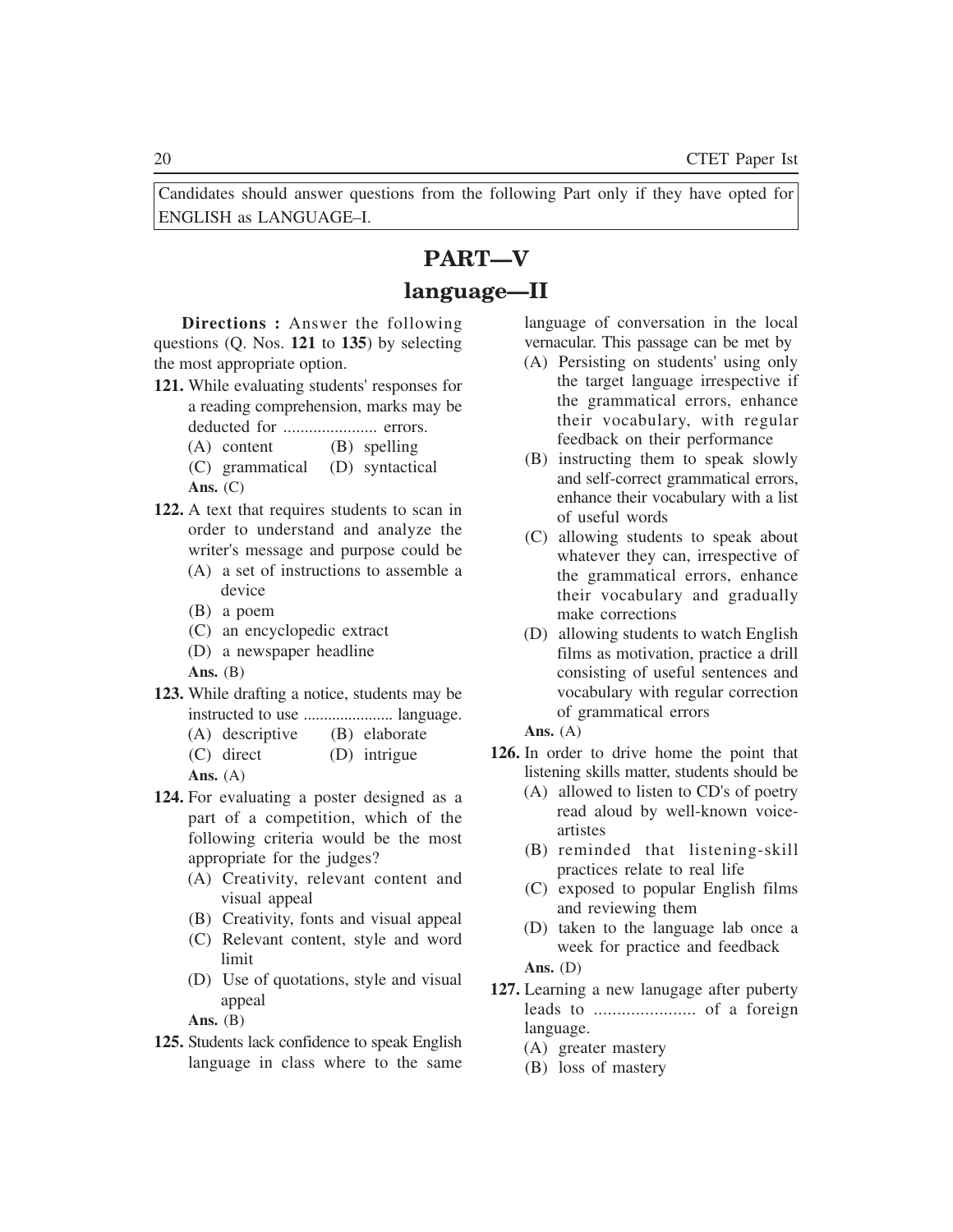- (C) difficulty in acquisition
- (D) normal acquisition
- **Ans.** (D)
- **128.** An activity that requires a class to design and present a PowerPoint on the importance of water conservation in a target language is a ................... activity. (A) group
	-
	- (B) language practice
	- (C) multidisciplinary
	- (D) science project
	- **Ans.** (A)
- **129.** To enable students to distinguish between academic and spoken forms of a target language in a bilingual class, they should be encouraged to
	- (A) write more in the target language
	- (B) watch more related bilingual films
	- (C) speak in the target language
	- (D) read more books written in the target language

**Ans.** (C)

- **130.** Providing learning support to pupils who lag far behind their counterparts in school performance includes
	- (A) allowing them to complete assignments without time limits
	- (B) initially adapting school curricula and teaching strategies
	- (C) giving more activities for language practice
	- (D) providing extra notes and coaching **Ans.** (D)
- **131.** Enriching the curriculum for learners who are gifted and talented
	- (A) promote them to a higher class so that they are exposed to a more difficult syllabus
	- (B) introduce a foreign language
	- (C) give them leadership roles in class activities
	- (D) increase complexity of curriculum for them to experience a wider variety of language and opportunities for creativity

**132.** Identify the false assumption.

Language course-books prescribed for students should provide

- (A) balanced presentation of informaation
- (B) organized units of learning experiences
- (C) detailed lesson-plans for teachers
- (D) suggested sequence of teaching procedures

**Ans.** (C)

- **133.** Students who do not have the opportunities to use the target language outside the classrooms, demonstrate much lower levels of language competency. This can be overcome by
	- (A) setting separate tasks which are easier, with more time to complete them
	- (B) engaging them in specific languagefocused tasks which are indirectly monitored by their group leaders
	- (C) conducting tests periodically to motivate them to learn
	- (D) giving them a set of commonly used sentences and vocabulary which they are expected to use

Ans. **(B)** 

- **134.** A foreign/non-mother tongue of language teacher often faces the problem of a class full of reluctant and unmotivated learners. This can be helped by
	- (A) identifying the students who are 'unmotivated' and taking a special class for them
	- (B) encouraging learners to take their own time to complete assignments
	- (C) using methods and strategies to motivate and make learning more challenging in the class
	- (D) taking the help of an academic counsellor who will address the class **Ans.** (D)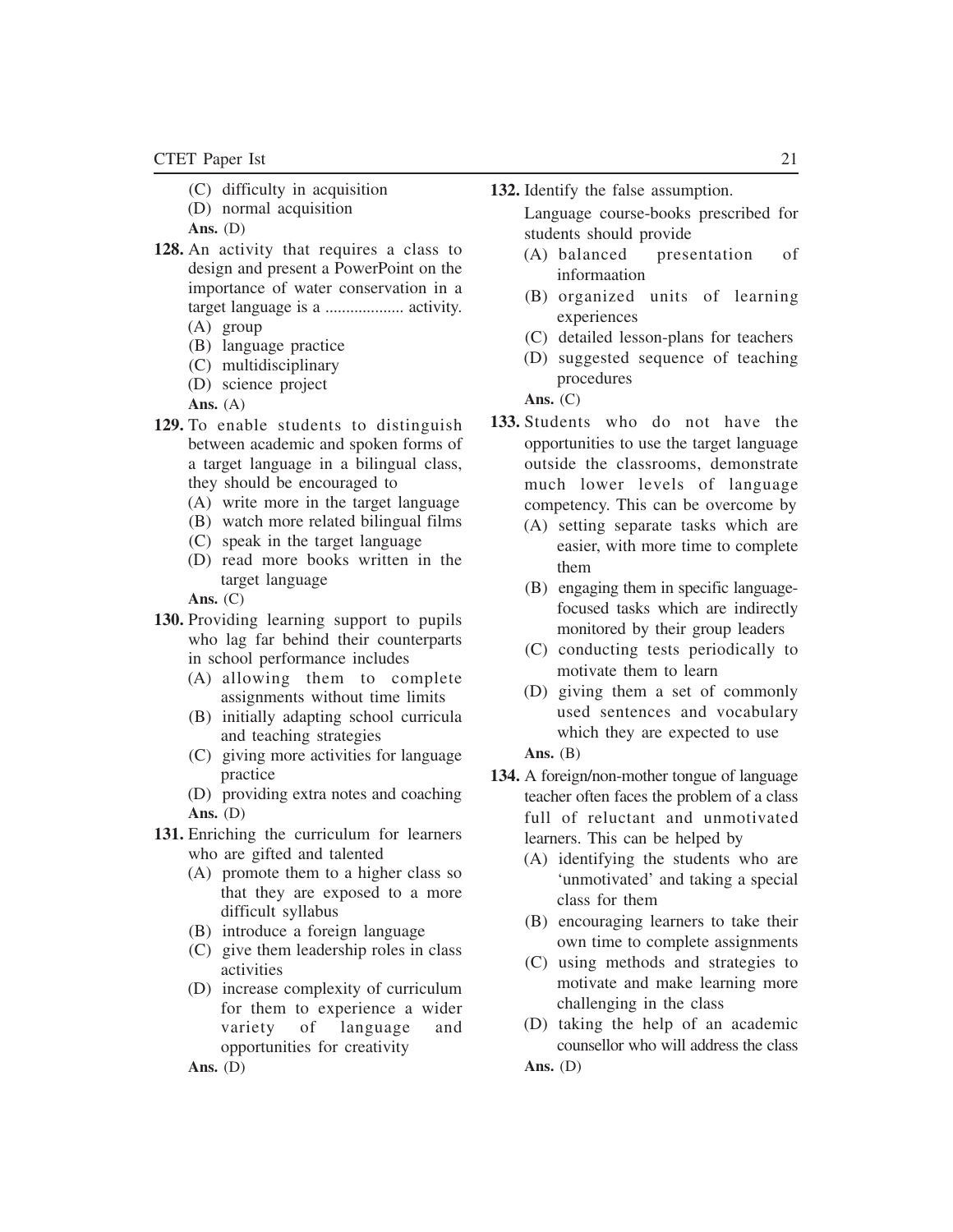- **135.** Language learners learn to do by doing. Which activity supports this observation?
	- (A) Go from concrete to abstract texts
	- (B) The teacher models the writing and speaking styles which learners copy
	- (C) Opportunities to practice as it helps with habit formation
	- (D) Encourage the use of their mother tongue to promote better understanding of the meaning of a prescribed text

**Directions :** Read the given passage and answer the questions (Q. Nos. **136** to **144**) that follow by selecting the most appropriate answers

"Ged well soon!" Shanta said, handing Partha a yellow balloon. She was his third visit. That's because she was his class teacher's daughter, and her mother made her visit him. The other two, Rahul and Syed weren't really his friends, although they often ganged up with him against the river kids to take away his lunch pocket money. Partha knew he wouldn't have long in live. He could feel it, deep inside. Seeing his aunty crying after talking with the teacher confirmed it. His time had come. He didn't tell his visitors, though. They would either pity him, or be happy to get rid of him.

After, Shanta left, he ripped a page off from his notebook and wrote–

Dear God, I know I messed up and nobody kiss me. Please give me a second chance. I can show you what a good friend I can be."

He drew a map showing the way from the school to the hospital, walked shakily to the window, and let the balloon fly away, carrying his message towards God.

The balloon was heading straight to a telephone pole, but a gentle breeze blew it away just in time. It crossed the park and disappeared out of view.

The next day, a boy he had never met before came to visit him. "I find balloon," he said. "You are lonely?"

He just nodded, too startled to talk.

"I lonely too. My family come from Afghanistan and I no speak English good." He smiled. "I bring gift to you." He handed him a small bag of fruits. "I pray for friend, and God give me friend."

Normally, he would have made fun of his broken Enlgish and his long, baggy brown *kurta*, but he knew better. He smiled and offered him the first orange.

- **136.** One student the reader understands did not really want to meet Partha, that is (A) Rahul
	- (B) the Afghan boy
	- (C) Shanta
	- (D) Syed
	- **Ans.** (C)
- **137.** Partha felt lonely because ...................... visited him when he was at the hospital.
	- (A) he had no friends at school, so no one
	- (B) Shanta
	- (C) his class teacher
	- (D) only Syed and Rahul from his class **Ans.** (A)
- **138.** A synonym for the word 'startled' in the passage is
	- (A) avoided (B) composed
	- (C) surprised (D) stunned
	- **Ans.** (C)
- **139.** An anotonym for the word 'shakily' in the passage is
	- (A) firmly (B) rickety
	- (C) unsure (D) unsteadily
	- **Ans.** (A)
- **140.** Partha's feeling of loneliness soon turned to
	- (A) self-pity (B) anger
	- (C) iritation (D) sympathy
	- **Ans.** (A)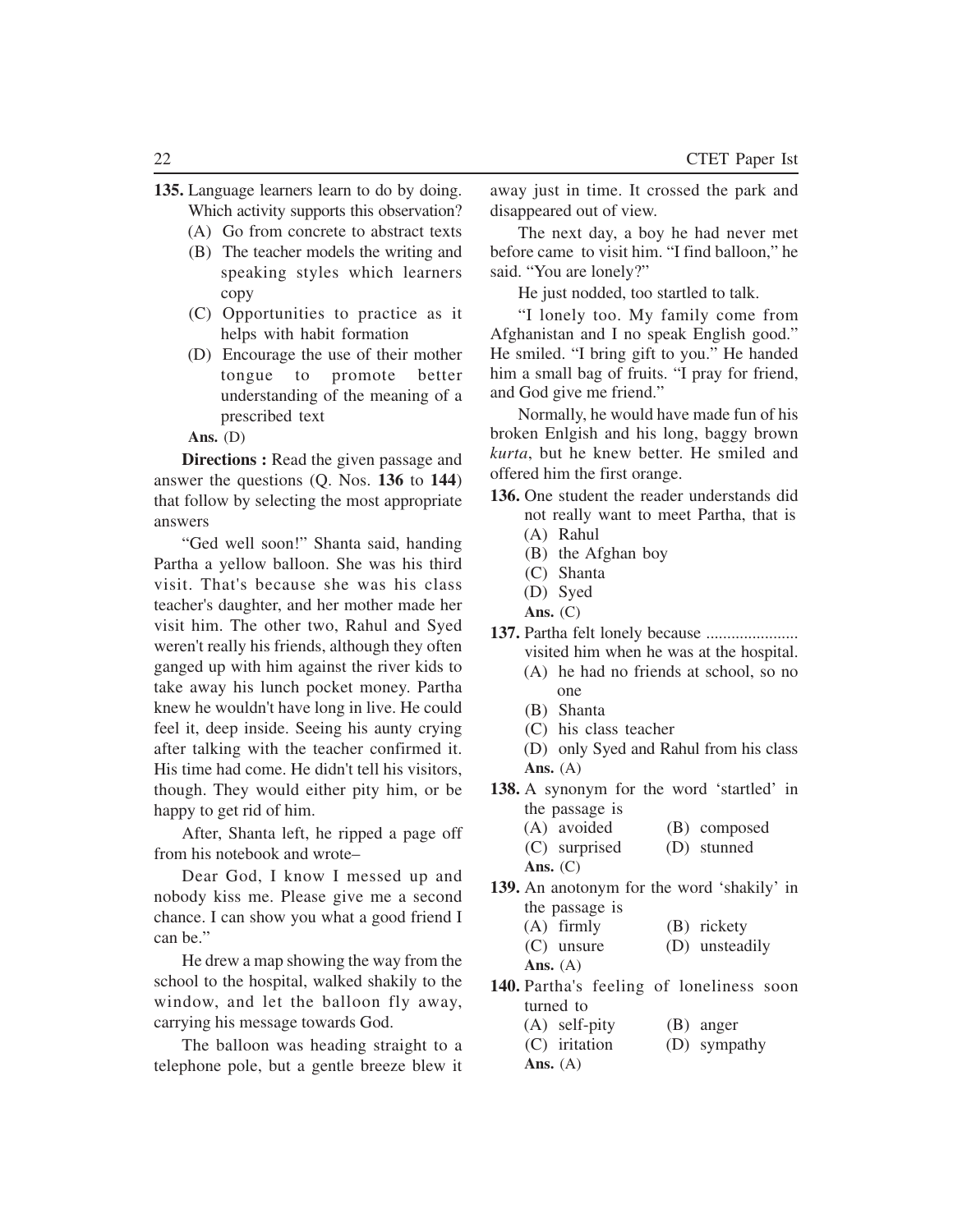- **141.** Partha would not go back to school to meet his schoolmates and teachers because
	- (A) he hated his school as he had no friends
	- (B) his doctors did not let him
	- (C) his parents wanted to change his school
	- (D) he did not have long to live **Ans.** (D)
- **142.** The message in the passage is
	- (A) all actions have consequences
	- (B) friendship is rare
	- (C) loneliness is inevitable
	- (D) about faith in God
	- **Ans.** (D)
- **143.** The change in Partha's attitude in evident when he
	- (A) was unmoved even when his aunt was crying
	- (B) sent a letter to God written on a balloon
	- (C) accepted the fruits from a stranger, although he disliked oranges
	- (D) refrained from poking fun at the Afghan boy and shared the fruits **Ans.** (D)
- **144.** A phrase that can replace the words 'ganged up' is
	- (A) supported together
	- (B) became friends
	- (C) joined in opposition
	- (D) formed a group

**Ans.** (C)

**Directions :** Read the given passage and answer the questions (Q. Nos. **145** to **150**) that follow by selecting the *most appropriate option*.

Our consumption of palm oil is rocketing : Commitments from various governments to increase the amount of biofuels being sold are pushing this rise in demand, because they're seen as an attractive quick fix to reduce greenhouse gas emissions. India wanted 20 per cent of its diesel to be biodiesel by 2012. The irony is that these

attempts to reduce the impact of climate change could actually make things worse clearning forests and draining and burning 'peatlands' to grow palm oil which releases more carbon emissions than burning fossil fuels. But this phenomenal growth of the palm oil industry spells disaster for local communities, biodiversity, and climate change as palm plantations encroach further and further into forested areas where the emission of greenbouse gases is largely due to deforestation. For example, most of the current and predicted oil palm expansion is taking place on forested mainlands. Peat locks up huge amounts of fire so clearing 'peatlands' by draining and burning releases huge greenhouse gases. The Roundtable on Sustainable Palm Oil (RSPO) had established clear land and ecological standards for preparing palm oil.

Since then, forest destruction has continued unabated.

- **145.** The passage is about the impact of ...................... on the environment.
	- (A) drilling for diesel fuel
	- (B) loss of communities
	- (C) destruction of peatlands
	- (D) palm oil industries
	- **Ans.** (D)
- **146.** Peatlands are natural
	- (A) sources of biofuels when burnt
	- (B) sources of diesel
	- (C) means to suppress carbon emissions
	- (D) causes of environmental destruction **Ans.** (D)
- **147.** The phrase in the passage which means 'speedy remedy' is
	- (A) current and predicted
	- (B) draining and burning
	- (C) phenomenal growth
	- (D) quick fix
	- **Ans.** (D)
- **148.** The synonym of the word 'irony' is
	- (A) praise (B) paradox
	- (C) respect (D) reality
	- Ans. **(B)**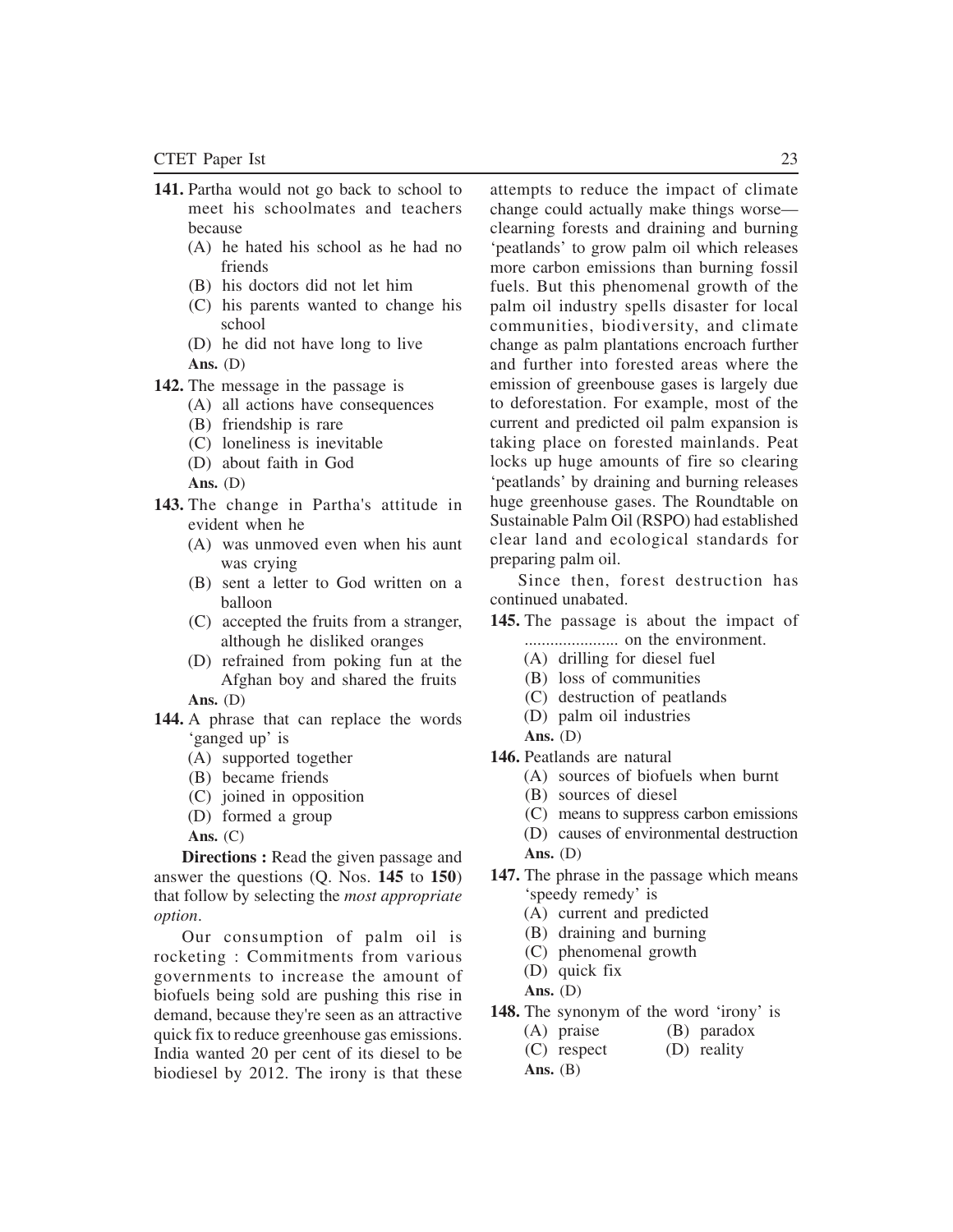#### 149. The RSPO was convened to

- (A) rehabilitate local communities
- (B) force the closure of palm oil industries
- (C) control destructive practices in palm oil production
- (D) control the burning of peatlands Ans.  $(C)$
- 150. The passage suggests that RSPO's efforts to carry out its responsibility has been
	- (A) No information in the passage
	- (B) partly successful
	- (C) mostly successful
	- (D) mostly a failure
	- Ans.  $(D)$

परीक्षार्थी निम्नलिखित भाग के प्रश्नों के उत्तर केवल तभी दे यदि उन्होंने भाषा—I का विकल्प अंग्रज़ी चुना हो।

### भाग—V: भाषा—II

### हिन्दी

**निर्देश :** सबसे उचित विकल्प का चयन कोजिए (प्र∘ संबंध 121 से 135):

- 121. प्राथमिक स्तर की शिक्षा में सम्प्रेषण का माध्यम -------- ही होनी चाहिए, क्योंकि इसी भाषा में ही
	- बच्चे का मस्तिष्क सबसे पहले क्रियाशील होता है।
	- (A) प्रदेश की भाषा (B) हिन्दी
	- $(C)$  अंग्रेज़ी  $(D)$  मातृभाषा
	- Ans.  $(D)$
- 122. भाषा की पाठ्य-पुस्तकों में दिए गए अभ्यास
	- (A) बच्चों को विस्तत अभ्यास करने और शिक्षकों को बच्चों की भाषा में सुधार करने के तरीके बताते हैं
	- (B) बच्चों का सही-सही आकलन करने में सदैव मदद करते हैं कि वे क्या नहीं जानते
	- (C) बच्चों को चीजों को परखने, गहराई से जुड़ने और व्यापक अनुभव–स्तर से तादात्म्य का अवसर देते हैं
	- (D) बच्चों की भाषायी और सास्कृतिक विविधता को सीमित करते हैं
	- Ans.  $(C)$
- 123. हिन्दी भाषा में सतत आकलन का सर्वाधिक उचित तरीका है
	- (A) बच्चों से समृह में परियोजना-कार्य करवाना
	- (B) बच्चों से अनौपचारिक बातचीत करना
	- (C) हर पन्द्रह दिन में सरल परीक्षा लेना
	- (D) बच्चों को अपने अनुभवों को कहने–लिखने के पर्याप्त अवसर देना

Ans.  $(D)$ 

- 124. भाषा-कक्षाओं में प्रदर्शित सामग्री केवल तब सजावटी हो जाती है जब
	- (A) वह सामग्री पाठ्य-पुस्तक की न हो
	- (B) बच्चे उसे आते-जाते देखते हैं
- (C) बच्चों को पढ़ना-लिखना सिखाने में उसका उपयोग नहीं होता
- (D) वह बच्चों को अनिवार्यत: कोई मुल्य न सिखाए Ans.  $(D)$
- 125. चॉम्स्की के अनुसार बच्चों के पास भाषा सीखने की क्षमता जन्मजात होती है। अत: हिन्दी भाषा की कक्षा में बच्चों को
	- (A) सतत और व्यापक आकलन की प्रक्रिया से मक्त रखें, उन पर अनावश्यक बोझ न डालें
	- (B) कुछ भी न पढ़ाने की आवश्यकता नहीं है
	- (C) विविध भाषा-प्रयोगों से परिचय प्राप्त करने के अवसर दिए जाने चाहिए
	- (D) व्याकरण के नियम समझा दिए जाएँ ताकि वे अपनी इस क्षमता के माध्यम से जल्दी भाषा सीख सकें

Ans.  $(C)$ 

- 126. निम्नलिखित में कौन-सा नियम पढ़ना सीखने में मदद नहीं करता
	- (A) शब्द-प्रति-शब्द पढ़ते हुए गति को बढ़ाने का आग्रह करना
	- (B) चित्र, संदर्भ और पूर्व अनुभवों के आधार पर अनुमान लगाते हुए पढ़ने के अवसर देना
	- (C) यह सुनिश्चित करना कि ध्वनि के नियम सीखकर उन पर अमल किया जाए
	- (D) बच्चों पर सावधानीपर्वक पढने के लिए जोर डालना

Ans.  $(B)$ 

127. प्राथमिक स्तर पर भाषा-शिक्षण का मुख्य उद्देश्य है (A) दूसरों की बातों को धैर्य से सुनना और सुनी गई बात पर अपनी टिप्पणी देना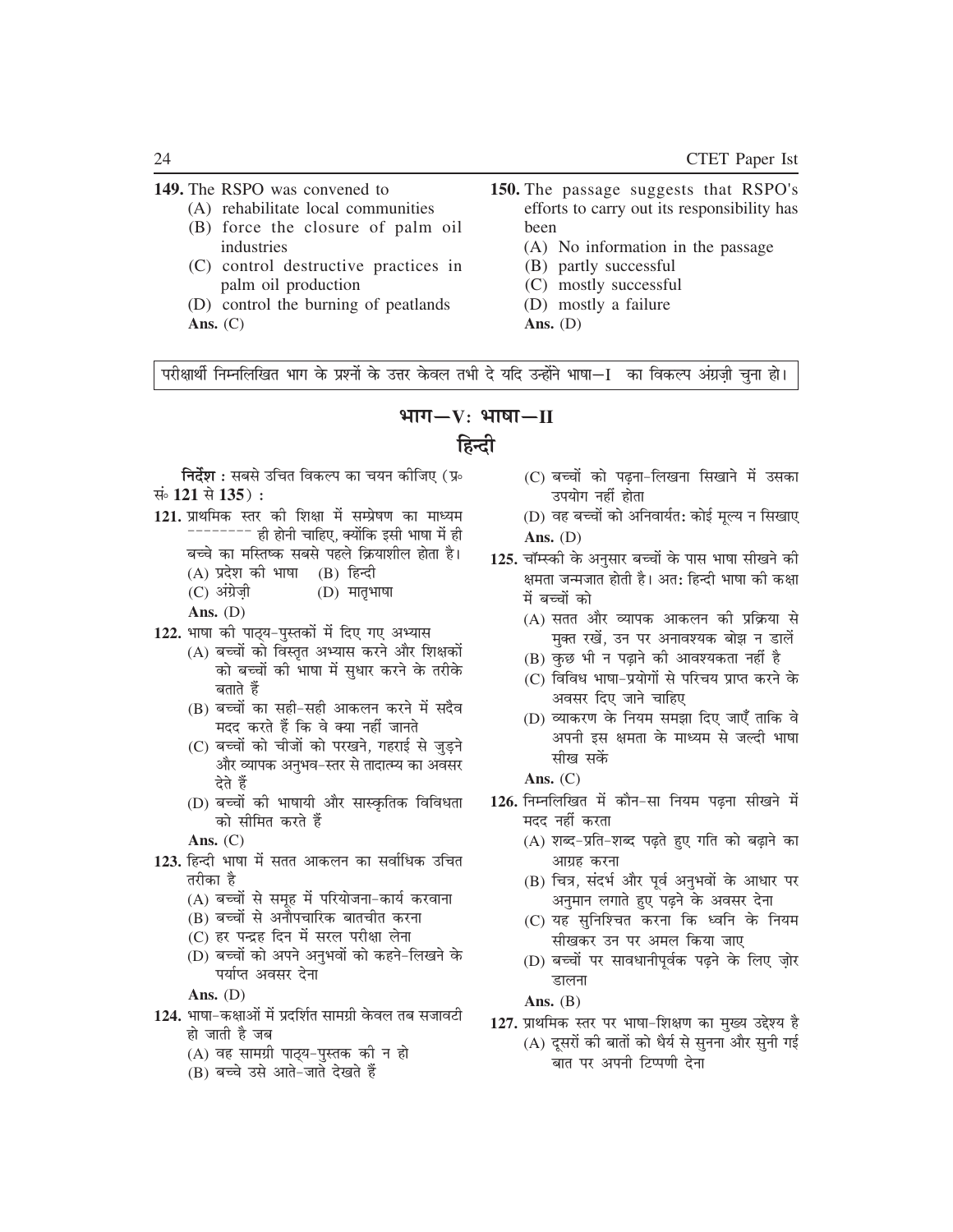- (B) वर्णमाला को क्रम से याद करना
- (C) चार अक्षर वाले शब्द पढ़-लिख लेना
- (D) पाठ्य-पुस्तक के अंत में दिए गए सभी अभ्यासों को पूरा करना

Ans.  $(B)$ 

- 128. "तुम्हारे आस-पास ऐसे कौन-कौन से फूल हैं, जिनकी बहुत तेज़ महक है? फूलों के नाम अपनी भाषा में लिखो।" हिन्दी भाषा के इन अभ्यासों का क्या उद्देश्य है?
	- (A) बच्चों को फुलों और उनकी महक के बारे में विस्तृत जानकारी देना
	- (B) बच्चों से यह जानना कि कितने फूलों के नाम जानते हैं
	- (C) पाठ को अपने अनुभव-संसार से जोड़ने के अवसर देना और बहुभाषिकता को पोषित करना
	- (D) बच्चों की भाषा को कक्षा में स्थान देते हुए यह जानना कि क्या वे अपनी भाषा में लिख सकते है
	- Ans.  $(C)$
- 129. संगीता अकसर शब्दों को उलटा लिखती है और लिखते समय कुछ अक्षरों को छोड़ देती है। उसे लिखने में कठिनाई होती है। उसकी समस्या से --------सम्बन्धित है।
	- (A) दृष्टिबाधिता (B) डिस्लेक्सिया
	- (C) डिस्ग्राफिया (D) डिस्केलकुलिया
	- Ans.  $(C)$
- 130. प्राथमिक स्तर पर बच्चों के शुरुआती भाषा-विकास में सर्वाधिक योगदान दे सकते/सकती है/हैं
	- (A) एफ॰ एम॰ पर पन्द्रह मिनट सुने जाने वाले समाचार
	- (B) परिवार में होने वाली परस्पर गुणवत्तापूर्ण बातचीत
	- (C) टी॰ वी॰ पर देखे जाने वाले पंद्रह मिनट के कार्टून कार्यक्रम
	- (D) गृहकार्य पर व्यय किए जाने वाले तीस मिनट Ans.  $(B)$
- 131. यदि सुलेखा 'रेलगाड़ी' को 'रेलगाडि' लिखती है तो एक भाषा-शिक्षक के रूप में आप क्या करेंगे?
	- (A) 'रेलगाडि' शब्द पर घेरा लगाकर सही शब्द लिखकर सुलेखा की कॉपी वापस कर देंगे
	- (B) 'रेलगाडि' शब्द पर घेरा लगाएँगे और सुलेखा को डाँटेगे ताकि वह आगे से शब्दों को सही-सही लिखे
- (C) सुलेखा से 'रेलगाड़ी' शब्द तीस बार लिखवाएँगे ताकि दुबारा गलती न हो
- (D) उसकी कॉपी पर 'रेलगाड़ी' शब्द लिखेंगे और सुलेखा से पूछेंगे कि लिखे हुए दोनों शब्दों में क्या अन्तर है। उसे अपना शब्द स्वयं ठीक करने के लिए कहेंगे
- Ans.  $(D)$
- 132. एक समावेशी कक्षा में कविता पढ़ाने के लिए आप क्या करेंगे?
	- (A) कविता को पढाने के लिए एक से अधिक विधियों का प्रयोग करेंगे ताकि बच्चों को विभिन्न इंद्रियों से अनुभव करने का अवसर मिल सके
	- (B) एक ही कविता को पाँच बार सुनाएँगे, पाठ करवाएँगे ताकि सभी बच्चों की समझ में आ जाए
	- (C) कविता को चार्ट पेपर पर लिखकर बच्चों की पहुँच से दूर दीवार पर लगा देंगे और उसकी ओर संकेत करके कविता ज़ोर-ज़ोर से पढ़ेंगे
	- (D) कविता को टेपरिकॉर्डर से सुनाएँगे ताकि सभी बच्चों पर ध्यान दिया जा सके
	- Ans.  $(A)$
- 133. विद्यालय आने से पूर्व बच्चों के पास
	- (A) अपनी भाषा का सम्पूर्ण बाल साहित्य होता है
	- (B) पाँच हज़ार शब्द होते हैं
	- (C) पाँच हज़ार वाक्य होते हैं
	- (D) अपनी भाषा की जटिल और समृद्ध संरचनाएँ होती हैं
	- Ans.  $(D)$
- 134. हिन्दी भाषा-शिक्षक को यह स्वीकार करना चाहिए कि
	- (A) बच्चों को उनकी गलतियाँ समझाना उनके भाषा-विकास में महान बाधा है
	- (B) बच्चों को भाषा सिखाना ज़रूरी है
	- (C) गलतियाँ सीखने-सिखाने की प्रक्रिया का अभिन्न हिस्सा है
	- (D) गलतियों पर बिल्कुल ध्यान न देने से वे सुधर जाती हैं
	- Ans.  $(C)$
- 135. जब बच्चे कहानियाँ पढ़ते हैं, तो
	- (A) वे अन्य लोगों के अनुभवों में प्रवेश करते हैं
	- (B) उनका नैतिक विकास अनिवार्यत: होता है
	- (C) वे बिना किसी उद्देश्य के पढ़ते हैं
	- (D) वे घटनाओं, पात्रों में उलझ जाते हैं
	- Ans.  $(A)$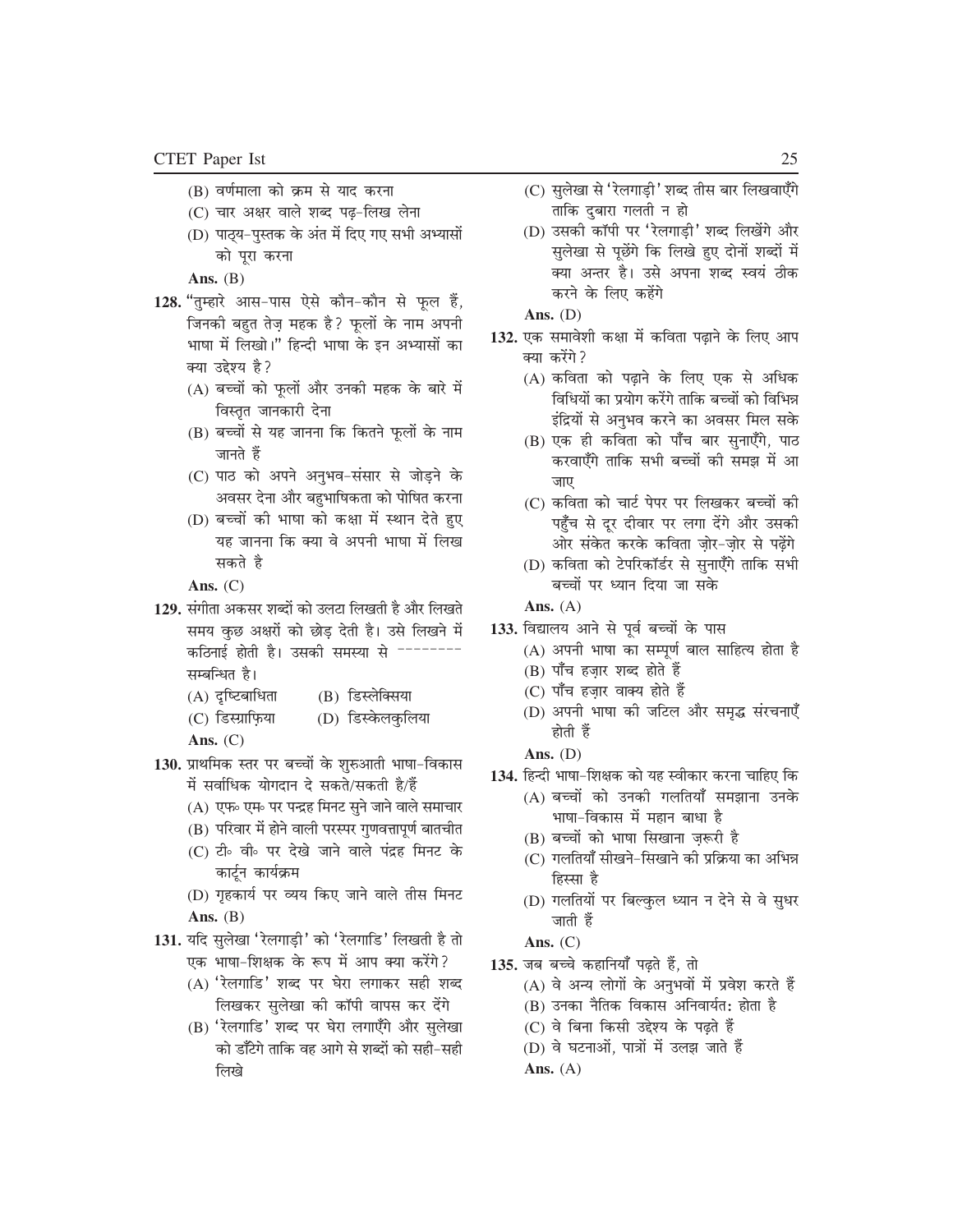निर्देश : नीचे दिए गए गद्यांश को पढकर सबसे उचित विकल्प का चयन कोजिए (प्र∘ सं∘ 136 से 143) :

जीवन में बहुत अंधकार है और अंधकार की ही भाँति अशुभ और अनीति है। कुछ लोग इस अंधकार को स्वीकार कर लेते हैं और तब उनके भीतर जो प्रकाश तक पहुँचने और पाने की आकांक्षा थी, वह क्रमश: क्षीण होती जाती है। मैं अंधकार की इस स्वीकृति को मनुष्य का सबसे बड़ा पाप कहता हूँ यह मनुष्य का स्वयं अपने प्रति किया गया अपराध है। उसके दूसरों के प्रति किए गए अपराधों का जन्म इस मूल पाप से ही होता है। यह स्मरण रहे कि जो व्यक्ति अपने ही प्रति इस पाप को नहीं करता है, वह किसी के भी प्रति कोई पाप नहीं कर सकता है। किन्तु कुछ लोग अंधकार के स्वीकार से बचने के लिए उसके अस्वीकार में लग जाते हैं। उनका जीवन अंधकार के निषेध का ही सतत उपक्रम बन जाता है।

- 136. गद्यांश में 'अंधकार' शब्द किस ओर संकेत करता है?
	- (A) अपराधों की ओर
	- (B) गरीबी की ओर
	- $(C)$  पाप की ओर
	- (D) बुराइयों और कठिनाइयों की ओर
	- Ans.  $(D)$
- 137. लेखक ने किसे सबसे बड़ा पाप कहा है?
	- (A) अंधकार को स्वीकार न करना
	- (B) अंधकार को स्वीकार कर लेना
	- (C) प्रकाश पाने की क्षीण आकांक्षा
	- (D) मनुष्य का अपने प्रति पाप न करना
	- Ans.  $(B)$
- 138. वह व्यक्ति स्वयं के प्रति किए गए अन्याय, शोषण के विरूद्ध आवाज़ नहीं उठाता तो
	- (A) इससे शांति का माहौल बना रहता है
	- (B) वह दंड का अधिकारी बन जाता है
	- (C) इससे दूसरों के प्रति अन्याय, शोषण को बढ़ावा मिलता है
	- (D) वह केवल अपने प्रति अन्याय करता है Ans.  $(C)$
- 139. 'अंधकार का निषेध' किस ओर संकेत करता है? (A) समाज को अंधकार से मुक्त करने के लिए प्रयत्नशील रहना
	- (B) यह मानना कि समाज में अन्याय, शोषण, बुराइयाँ नहीं हैं
	- (C) अन्याय, शोषण, बुराइयों को सदा के लिए समाप्त करना
	- (D) समाज में फैले अंधकार को प्रकाश में बदल देना Ans.  $(C)$
- 140. इस गद्यांश का मुख्य उद्देश्य है
	- (A) तरह-तरह के लोगों की विशेषताएँ बताना
	- (B) पाप और पुण्य की व्याख्या करना
	- (C) अंधकार और प्रकाश को व्याख्या करना
	- (D) अन्याय और बुराइयों को दूर करने के लिए प्रेरित करना
	- Ans.  $(D)$
- 141. इस गद्यांश में 'उपक्रम' का अर्थ है
	- (A) आयोजन, समारोह (B) व्यवसाय, कार्य
	- (C) आरंभ, शुरूआत (D) तैयारी, योजना
	- Ans.  $(D)$
- 142. जीवन में बहुत अंधकार है। रेखांकित अंश में कौन-सा कारक है?
	- (A) करण कारक (B) सम्प्रदान कारक
	- (D) अधिकरण कारक (C) अपादान कारक Ans.  $(D)$
- 143. "...और अंधकार की ही भाँति अशुभ और अनीति है।" वाक्य में निपात है
	- $(A)$  है (B) और (C) ही (D) की
	- Ans.  $(C)$

निर्देश : नीचे दिए गए गद्यांश को पढ़कर सबसे उचित विकल्प का चयन कोजिए (प्र॰ सं॰ 144 से 150)

शिक्षा केवल तभी बच्चों के आत्मिक जीवन का एक अंश बनती है, जबकि ज्ञान सक्रिय कार्यों के साथ अभिन्न रूप से जुड़ा हो। बच्चों से यह आशा नहीं की जा सकती कि पहाड़े या समकोण चतुर्भुज का क्षेत्रफल निकालने के नियम आप से आप उन्हें आकर्षित करेंगे। जब बच्चा यह देखता है कि ज्ञान सजन के या श्रम के लक्ष्यों की प्राप्ति का साधन है. तभी वह ज्ञान पाने की इच्छा उनके मन में जागती है। मैं यह चेष्टा करता था कि छोटी उम्र में ही शारीरिक श्रम में बच्चों को अपनी होशियारी और कुशाग्र बुद्धि का परिचय देने का अवसर मिले। स्कृल का एक सर्वाधिक महत्त्वपूर्ण कार्यभार है–बच्चों को ज्ञान का प्रयोग करना सिखाना। छोटी कक्षाओं में यह खतरा सबसे ज़्यादा होता है कि ज्ञान निरर्थक बोझ बनकर रह जाएगा, क्योंकि इस उम्र में बौद्धिक श्रम नई-नई बातें सीखने से ही संबंधित होता है।

- 144. लेखक के अनुसार शिक्षा का अर्थ है
	- (A) विषय पर अधिकार प्राप्त करना
	- (B) ज्ञान प्राप्त करना
	- (C) ज्ञान का प्रयोग करना
	- (D) श्रम करना
	- Ans.  $(C)$